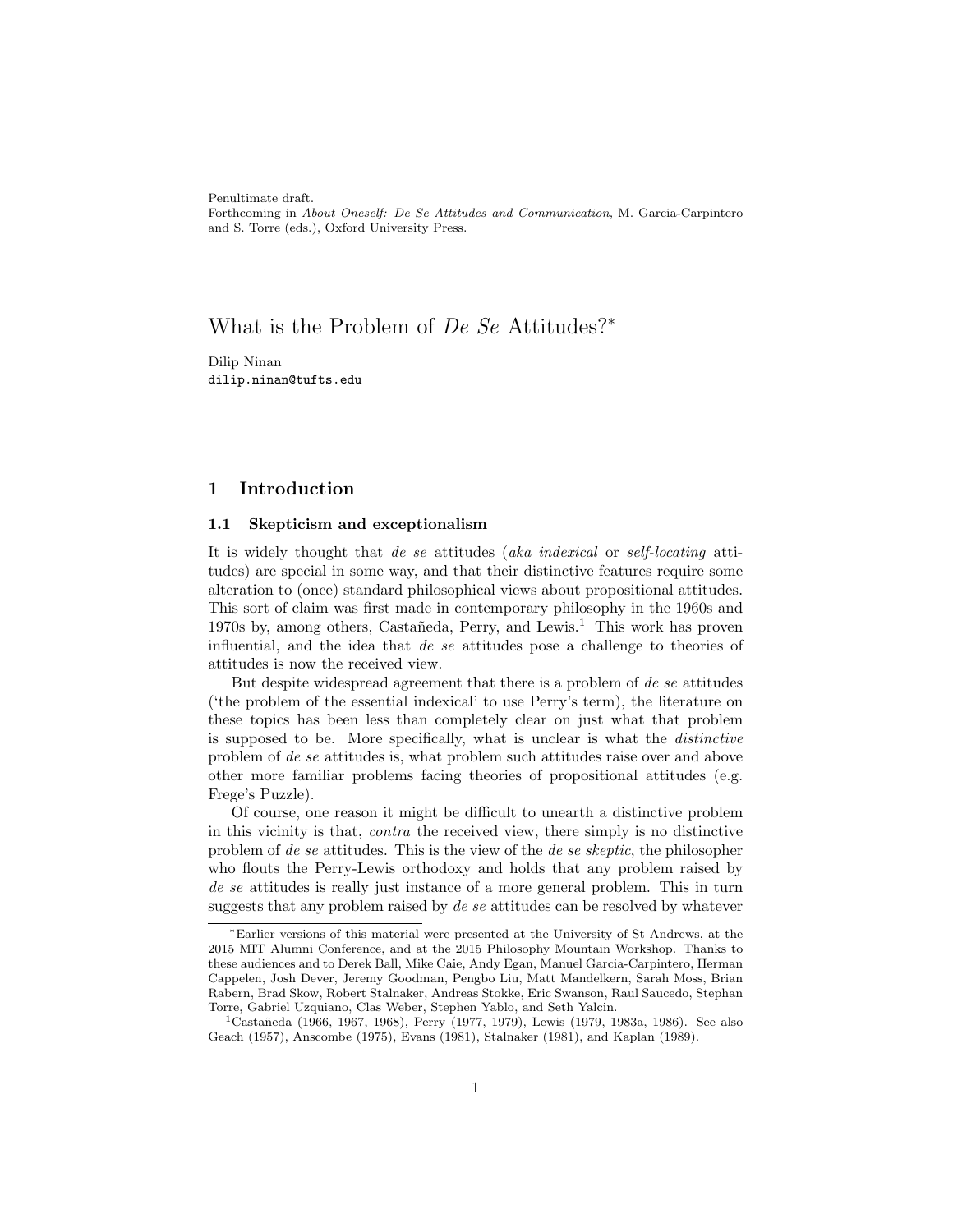resources are needed to resolve the more general issue. According to this line of thought, there is nothing especially problematic about the de se, and so no reason to modify otherwise satisfactory theories of propositional attitudes to accommodate it.<sup>2</sup> Some representative skeptical remarks give the flavor of this view:

"...attitudes de se are simply attitudes de their owners." (Boer  $\&$ Lycan 1980, 432)

"The received view is that indexical belief presents a special problem for the traditional picture of belief, and Perry's arguments show us what this problem is... I deny that the problem has anything special to do with indexical belief narrowly construed. Perry's problem arises quite generally for what is commonly called singular belief." (Spencer 2007, 179-180)

"...the considerations coming out of the Perry-Lewis tradition give us no reason to change our theory of content." (Cappelen & Dever 2013, 16)

"...the received view is that there is something particularly problematic about first person thoughts, commonly known as 'de se'... I think that the received view is a myth..." (Devitt 2013, 133)

"...the de se/de re distinction can be satisfactorily accounted for in a representational framework that keeps to the standard conceptions of proposition and belief." (Douven 2013, 288)

"...the category of de se attitudes (if there is one) does not... require any special amendment of our general account of propositional attitudes." (Magidor Forthcoming, 44)

Such skepticism might seem surprising: surely there is something distinctive about de se thoughts, some way in which they constitute a theoretically important class of psychological states. But one should distinguish two claims (cf. Magidor Forthcoming, 1): (i) that de se attitudes have certain distinctive features that differentiate them from non-de se attitudes; and (ii) that de se attitudes raise a distinctive problem for theories of propositional attitudes. Even if the first point is granted, the second does not follow (though presumably the first follows from the second). And it is the second that is at issue here. So even if de se attitudes are distinctive in terms of their epistemology, or in the

<sup>2</sup>See Boer & Lycan (1980), Stalnaker (1981), Millikan (1990), Tiffany (2000), Spencer (2007), Cappelen & Dever (2013), Devitt (2013), Douven (2013), and Magidor (Forthcoming). It may be that not all of these authors have in mind precisely what I mean here by "de se skepticism." Be that as it may, I take myself to be focussing on the central issue in the vicinity.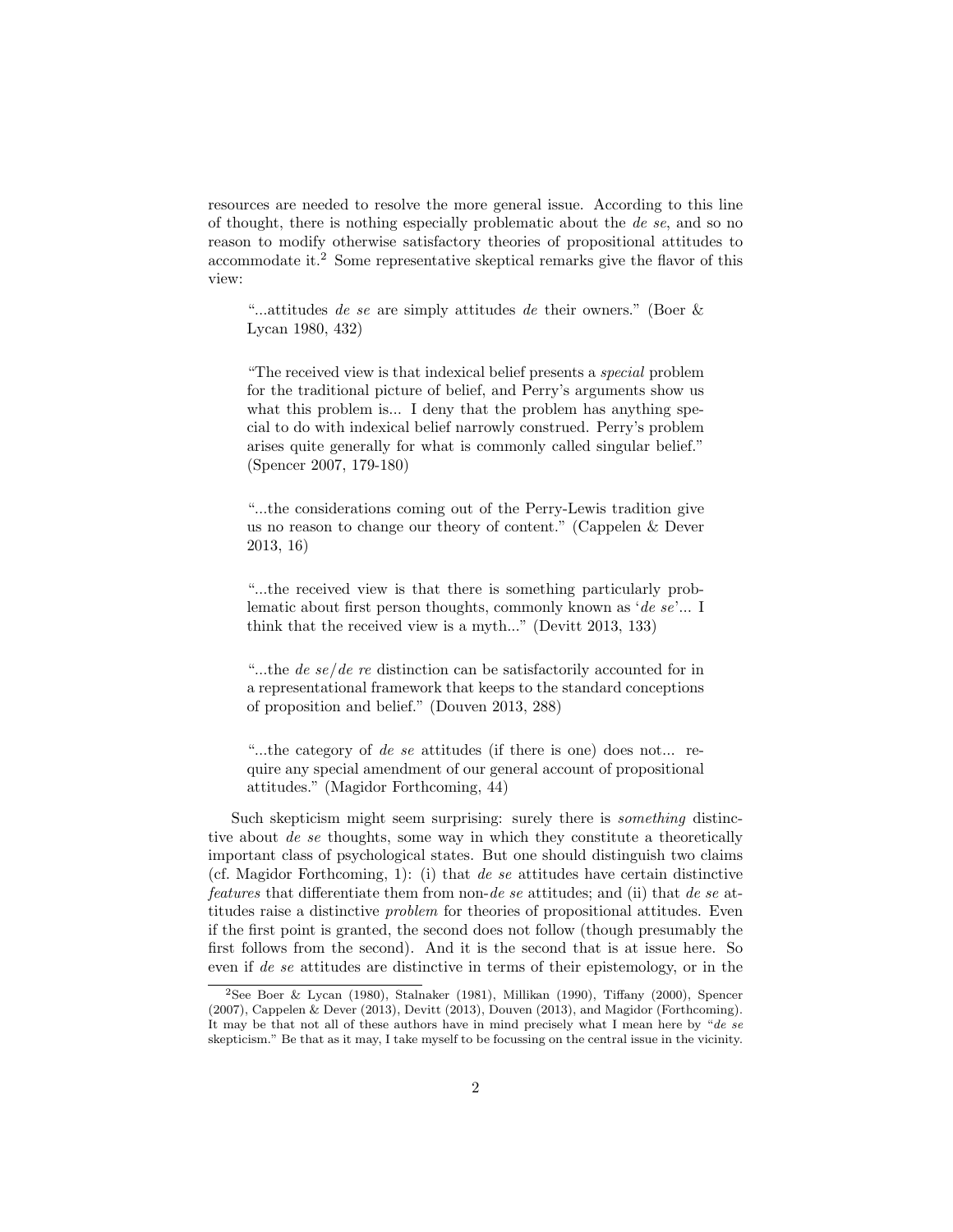role they play in motivating action, such facts would not automatically mean they create a distinctive problem for theories of propositional attitudes.<sup>3</sup>

Even with that qualification, one might still think that the de se skeptic can be easily answered by simply trotting out some of the standard examples from the literature, examples that purport to illustrate what is problematic about de se attitudes. Didn't Perry and friends show us what the problem was by pointing to cases in which amnesiacs wander around libraries, crazy people think they are long dead philosophers, and so on and so forth?

Unfortunately for the *de se exceptionalist*—the philosopher who believes that de se attitudes do raise a distinctive problem—such cases often provide grist for the skeptic's mill. Take, for example, a case discussed by both Perry and Lewis: the case of mad Heimson, a mad man who believes that he is David Hume (he has a belief he could express by saying, "I am David Hume"). Lewis (1979, 141- 142) takes this example to pose a problem for the theory that the contents of attitudes are sets of possible worlds. One problem posed by this case, according to Lewis, is that there are no possible worlds in which Heimson is identical to Hume.<sup>4</sup> Thus, the set of possible worlds in which Heimson is Hume is the empty set, a proposition which clearly doesn't capture what Heimson believes when he believes that he is Hume.<sup>5</sup>

But as the skeptic will be quick to point out, this problem is clearly an instance of a more general one. For Heimson's supportive wife might also believe that Heimson is Hume. The case of Heimson's wife, then, appears to raise precisely the same problem for the possible worlds view that the case of mad Heimson raises, even though her belief is not (or not obviously) de se. The possible worlds theory does seem to face a prima facie problem here, but it is one that can be seen without looking at de se attitudes.

There is more to say about all of this, some of which will get said in due course. But this should give you some sense of the challenge that de se skepticism poses to the received view. The main aim of this paper is to clarify that challenge and to see whether it can be answered. I think that it can—I think that de se attitudes do raise a distinctive problem for theories of propositional attitudes. But the skeptic is right that many of the arguments that one finds in the literature fail to demonstrate this.

The remainder of this section covers some preliminary matters and sets the terms for the debate. §2 sets out the prima facie case in favor of de se skepticism. §3 is the heart of the paper, where I argue for the exceptionalist thesis

<sup>&</sup>lt;sup>3</sup>So there are certain skeptical theses that I won't be discussing here. For example, Cappelen & Dever (2013, Ch. 3) argue at length that de se attitudes are not essential to agency (as some have thought). But that issue is of interest to us here only to the extent that it bears on the question of whether de se attitudes pose a special problem for traditional theories of attitudes. The reason for looking for a problem raised by de se attitudes is that Perry and Lewis, for example, attempted to motivate novel theories of propositional attitudes as a response to that (putative) problem.

 $4$ Or for the counterpart theorist: no worlds in which they have a common counterpart.

<sup>5</sup>Lewis also uses this case to mount a second argument against the possible worlds theory; I discuss this in §2.2.

Note that I use the terms "proposition" and "content" interchangeably.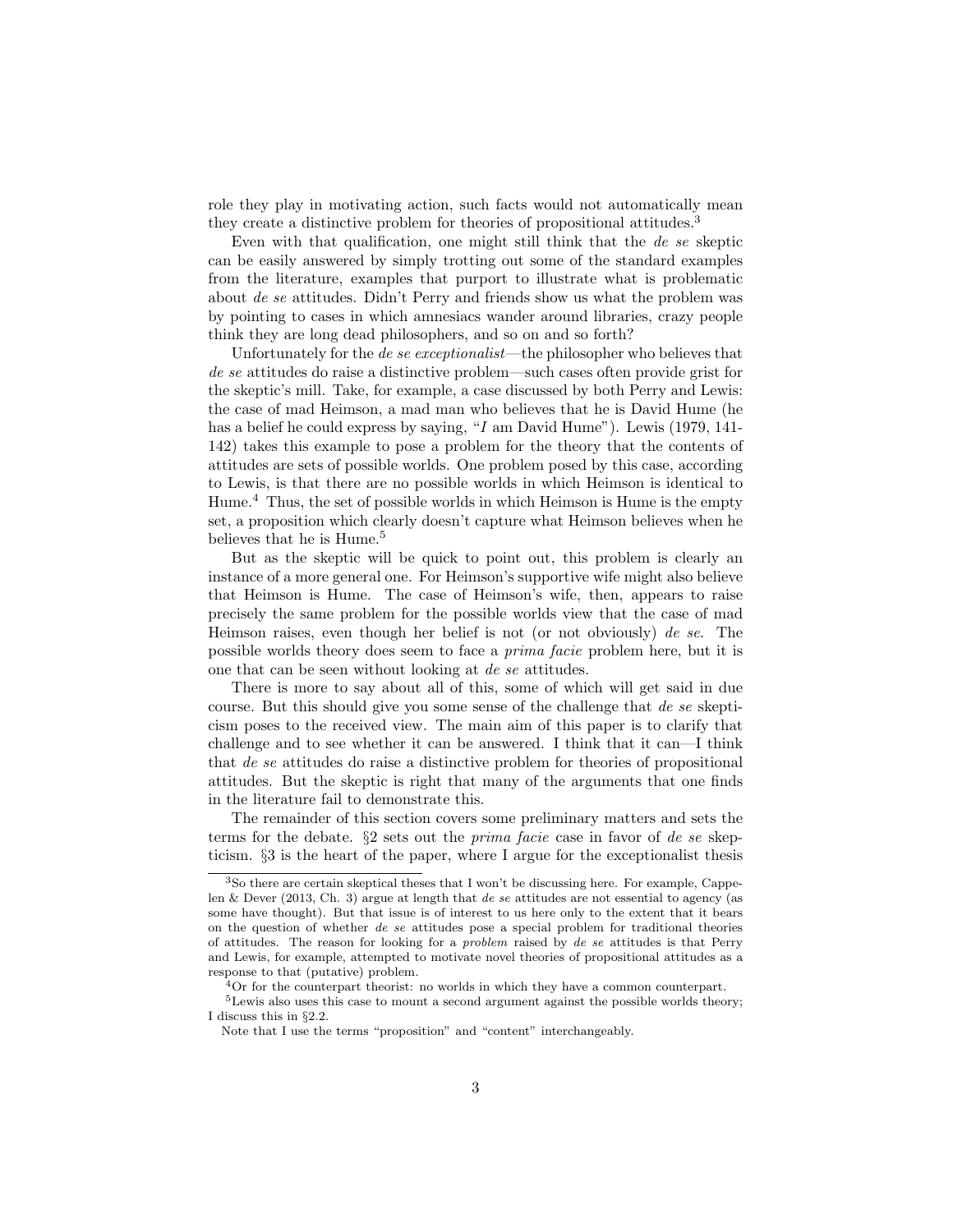that there really is a distinctive problem of de se attitudes. Contents have standardly been thought to play a role in the explanation of action and a role in the characterization of inter-personal cognitive relations like agreement. De se attitudes reveal that no single object can play both roles. In  $\S 4$ , I examine how various well-known theories of the de se can be seen as responding to this problem.

### 1.2 Radical de se skepticism

One reason it might be difficult to unearth a distinctive problem associated with de se attitudes is that there is no such thing as a 'de se attitude.' The radical de se skeptic holds that philosophers have not succeeded in using terms like "de se attitude" and "indexical attitude" with any clear meaning. The radical skeptic holds something like the following:

"[The expressions "de se attitude" and "self-locating belief"] denote nothing—there is no such thing as essential indexicality, irreducibly de se attitudes, or self-locating attitudes... The brilliant papers by Lewis and Perry lead people to believe in, and theorize about, an illusion." (Cappelen & Dever 2013, 3)

This sort of view might seem surprising at first, even absurd. But there is a way of making sense of this kind of radical skepticism. For it might be that the notion of a de se attitude is a term that only makes sense in the context of a certain theory. If so, then if one rejects the theory, one might end up rejecting the whole notion of a de se attitude. According to this line of thought, de se thoughts are the phlogiston of philosophical theories of propositional attitudes.

For example, we might introduce the notion of a *de se* attitude this way: "A de se attitude is a thought about oneself when one thinks of oneself via a special, first-person mode of presentation that no one else has access to." If we regard this as a definitional truth about  $de se$  attitudes, it then becomes a substantive question whether there are any de se attitudes. For it is a substantive question whether there are any 'modes of presentation' in Frege's sense. And even if we grant the existence of such entities, it is a substantive question whether there are modes of presentation that are private in the manner suggested. The same goes, mutatis mutandis, for a definition of an 'indexical thought' according to which such thoughts are identified with 'sentences in the language of thought that contain mental indexicals.' For it is again a substantive question whether there is a language of thought; and even if we grant this, it is a substantive question whether such a language contains indexicals in any interesting sense.<sup>6</sup> A similar problem would beset a definition of de se attitudes in functionalist terms, for that would again tie the notion of a de se attitude to a particular theoretical framework that one might reject. If our introduction of the notion of a de se attitude takes any of these forms, the radical skeptic has his foot in the door.

<sup>&</sup>lt;sup>6</sup>One of the central themes of Millikan (1990) is that there is no such thing as a 'mental indexical.'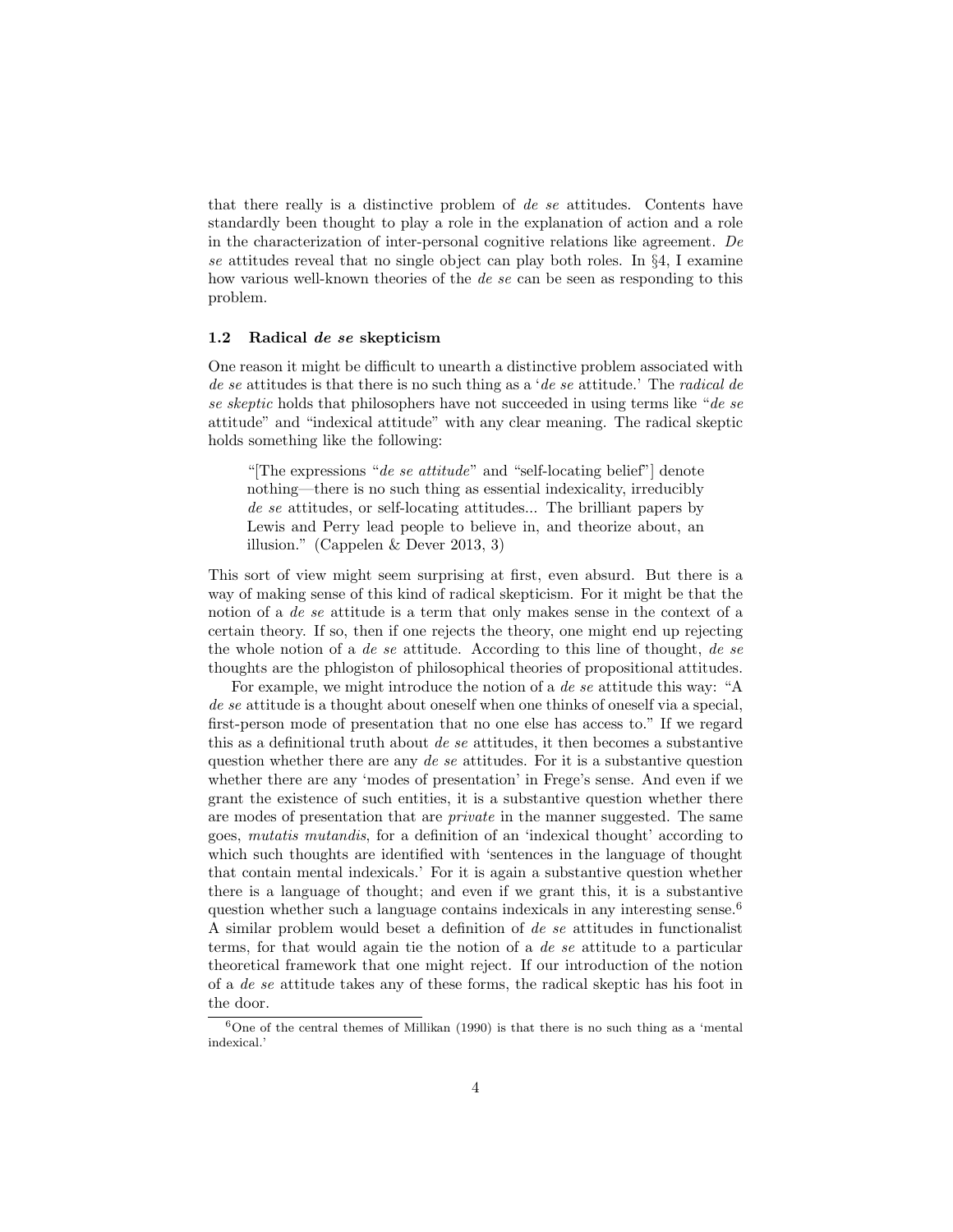But we needn't—and shouldn't—introduce the notion in any of these ways. I suggest that a more fruitful way to proceed is to characterize the target notion by using examples of the phenomenon we are interested in investigating:

- Mad Heimson has a belief he could express by saying, "I am David Hume." This belief of Heimson's is a de se belief. In contrast, Heimson's belief that the man with the red overcoat is David Hume is not a de se belief, even if Heimson is the man with the red overcoat.
- Perry (1977, 21-22) considers the case of the amnesiac Rudolph Lingens who is lost in the Stanford library. If Lingens says, "Rudolph Lingens has been to Paris; I have not," we can infer that he does not believe de se that he has been to Paris, even though he does believe that Rudolph Lingens has.
- Normally, if I sincerely say, "I want to eat some ice-cream" I would be reporting one of my de se desires.

We can characterize the notion of a *de se* attitude ostensively: by pointing to examples of such attitudes, and contrasting them with examples of non-de se attitudes. The standard examples in the literature help to bring out the phenomenon we are interested in discussing.<sup>7</sup>

In addition to providing examples of de se attitudes, we can also offer rough heuristics for detecting them. For example: if an agent has a belief that he or she could express by uttering a sentence containing a first-person pronoun like "I," "me," or "my," then that belief is probably a *de se* belief. Characterizing the notion using examples and rough rules-of-thumb allows us to remain relatively neutral on the underlying nature of de se attitudes, and thus avoids building a controversial philosophical thesis into the very definition of the notion.<sup>8</sup>

It should be noted that these examples and heuristics are intended only to help us get an initial grip on the object of inquiry; no particular example or heuristic should be regarded as sacrosanct. It might be that some of the cases that we initially class as de se beliefs turn out not to be (and vice-versa) in the light of more advanced theorizing. For example, it might be that our best theory of psychological attitudes is a functionalist one, and that the functionalist account of de se attitudes doesn't line up perfectly with our pre-theoretical judgments about what counts as a de se attitude. There are difficult questions here about how much divergence we should allow between initial judgments and theoretical verdicts, but that is an issue we can postpone for the moment.

It's hard to see how one could object to the term "de se attitude" if it is characterized in this way, for it carries with it little substantive philosophical baggage. One can still use the term to say all manner of deflationary things

<sup>&</sup>lt;sup>7</sup>I should note that several de se skeptics accept this way of characterizing the notion of a de se attitudes. See, for example, Spencer (2007, 179) and Devitt (2013, 1). Douven (2013, 2) even writes that an "informal characterization of the two types of belief  $de$  se and  $de$  re]... suffices perfectly. No one has ever complained that the de se/de re distinction is vague or ambiguous or otherwise hard to make."

 ${}^{8}$ Cf. Williamson (1994, 200-201) on the definition of "vagueness."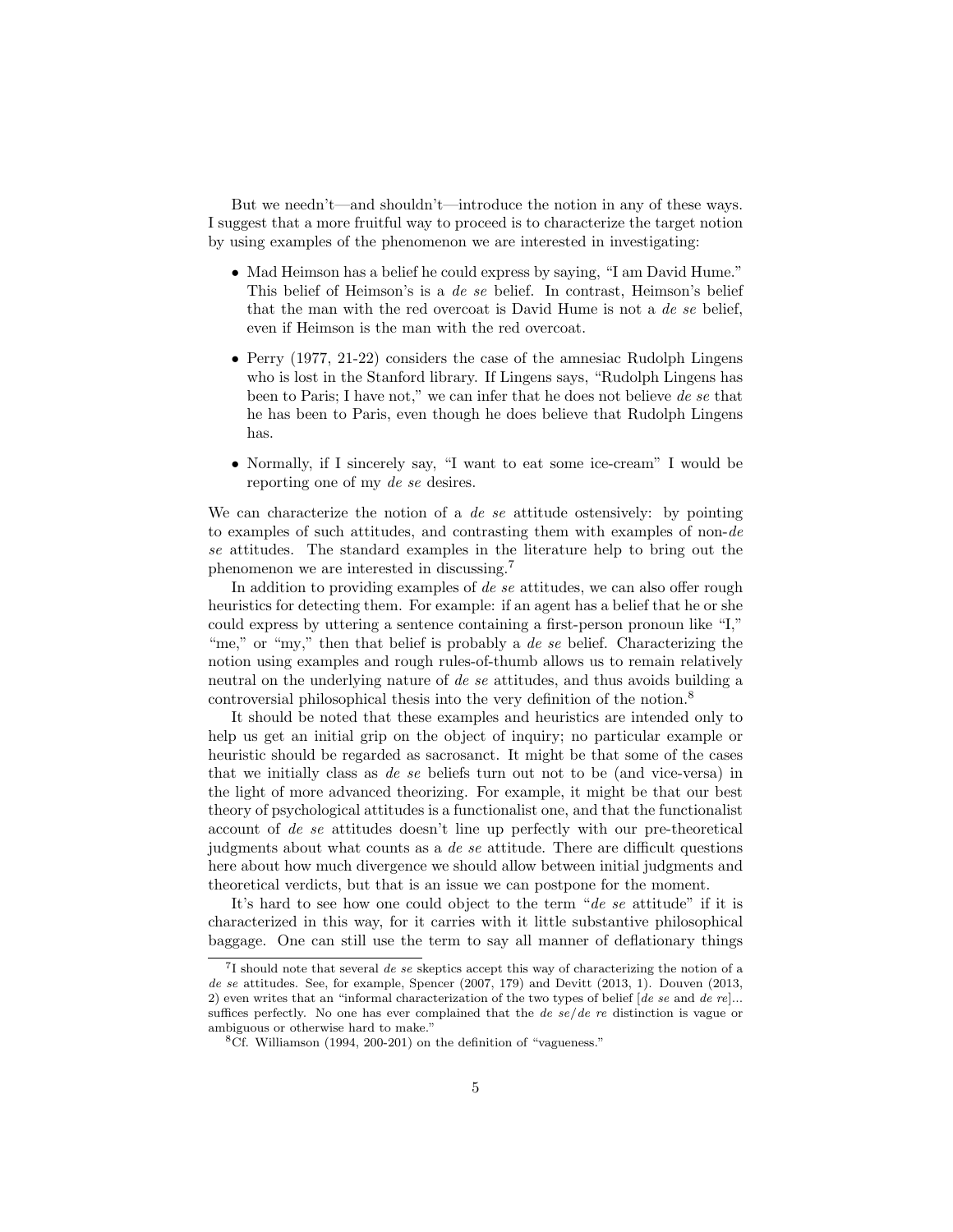about de se attitudes: that de se attitudes do not constitute a philosophically or psychologically interesting class; that there is nothing distinctive about the content of de se states (there is no such thing as a 'de se content'); and that de se attitudes do not create any special problem for otherwise adequate theories of propositional attitudes.

According to this characterization, the term "de se attitude" applies specifically to first-person thoughts, thoughts one could express or report using the first-person pronoun. But the term is sometimes in a somewhat broader way according to which it can be used interchangeably with "indexical attitude." As a rough, first-pass characterization, we can say indexical attitudes are those that can be expressed or reported using an indexical like "I," "now," or "here." Maybe this class should be broadened to include other context-sensitive expressions.<sup>9</sup> In any case, we can put this matter aside for the moment. For simplicity, I will mostly focus on first-person attitudes in what follows. I do think much of what I say in this essay can be extended to temporally indexical thoughts, but I leave that extension as a task for future work.  $^{\rm 10}$ 

#### 1.3 The doctrine of propositions

I noted earlier that Lewis's discussion of the Hume-Heimson case doesn't make clear what, if anything, is peculiarly problematic about de se attitudes. But there is also a second limitation of Lewis's discussion. For even if Lewis's argument had succeeded in showing that de se attitudes raised a distinctive problem for the possible worlds theory, he would still only have established a somewhat limited result, viz. that the possible worlds theory was inadequate for handling de se attitudes. This would not be without interest, but the general impression one gets from the literature is that the underlying problem of de se attitudes is somewhat broader than that. But how broad is it? What set of assumptions about propositions and attitudes is the problem of de se attitudes a problem for? The debate between the skeptic and exceptionalist concerns whether or not

 $^9\mathrm{But}$  then again maybe such an expansion wouldn't affect matters if all indexical attitudes can be understood as combinations of "I"/"now" attitudes (cf. Perry 1979, 46).

 $10$ One potential downside of my characterization of de se and indexical attitudes is that it may leave the impression that the notion is language-dependent in some way, or that it only applies to agents who speak a language. But in fact my characterization is fully compatible with ways of theorizing about the underlying nature of  $de se$  attitudes that would justify attributing such attitudes to non-linguistic creatures. For example, one might hold that a de se attitude is, at bottom, an attitude with a certain type of functional role, i.e. an attitude with a certain causal profile vis-à-vis stimuli, other attitudes, and action. On such an approach, one aspect of the functional role of a given de se belief may be a disposition to make certain utterances containing a first-person pronoun. But linguistic behavior of this sort need play no special role in the overall characterization of the belief's functional role.

It is also worth nothing that, for all I've said, it may turn out that there is no theoretically deep connection between indexical *attitudes* as I've characterized them and indexical *expres*sions in natural language (e.g.  $T$ , "now," "here"). All we can say at the moment is that indexical attitudes are often expressed by utterances of sentences containing indexical expressions, but his could turn out to be a superficial, contingent feature of such attitudes. That said, I suspect there is some theoretical connection to be made: perhaps a speaker/believer can only express his or her indexical beliefs in a language that contains indexical expressions.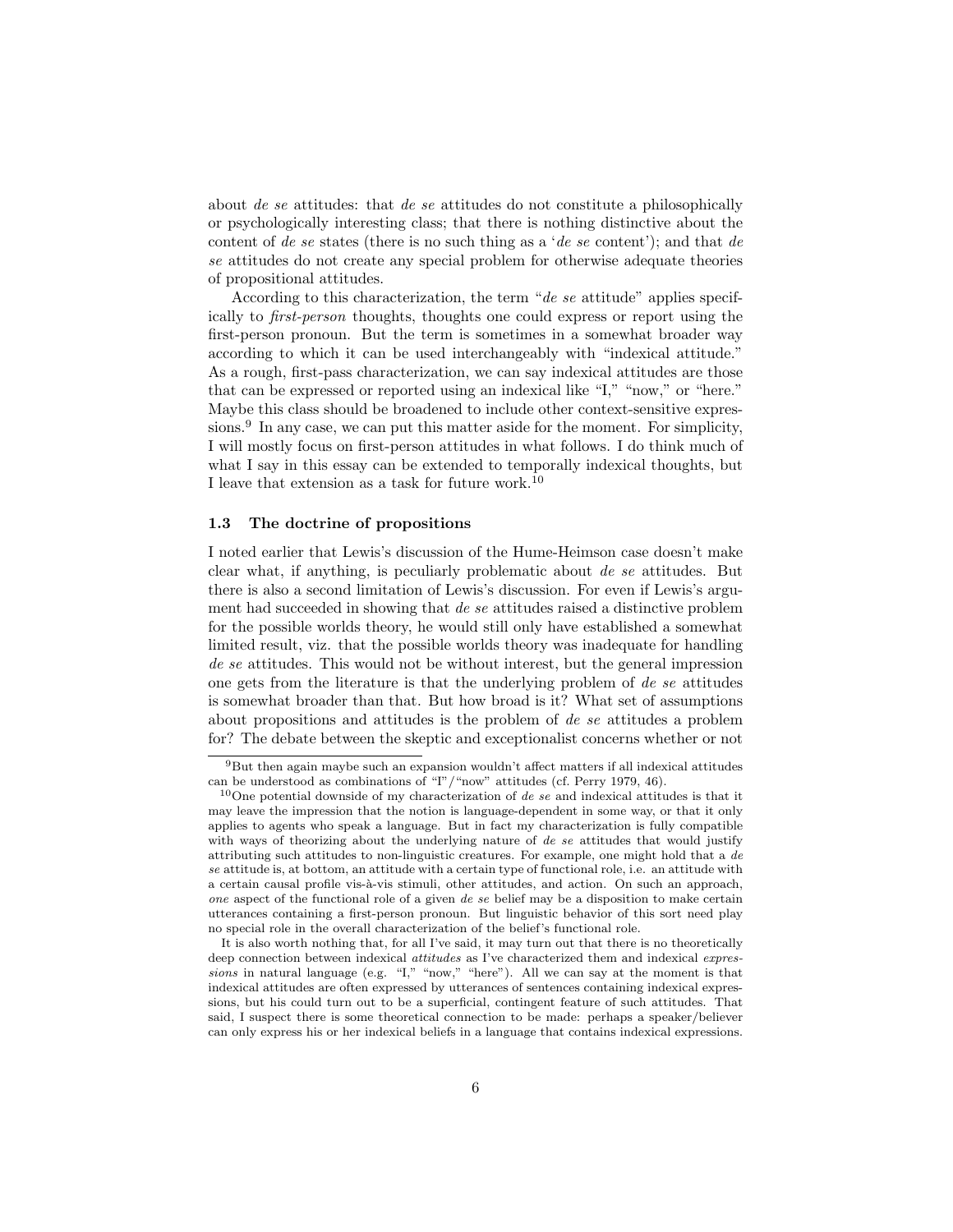de se attitudes raise a distinctive problem for otherwise satisfactory theories of attitudes. But then we don't really understand what the debate is about unless we have some sense of what is to count as an 'otherwise satisfactory theory of attitudes.'

Perry (1979, 36–37) tells us that the 'problem of the essential indexical' is a problem for "a traditional way of thinking of belief," a way of thinking that he calls the doctrine of propositions. This is a good place to start, since the initial statement of it presupposes little about the nature of propositions. Perry's doctrine consists of three claims, which I render as follows:

(1) Two-Place Relation

An attitude relation (believing, desiring, etc.) is a two-place relation between an agent and a content.

An attitude (type) like the belief that snow is white is a mental state that consists in having a certain relational property, i.e. the property of standing in the relation of believing to the content that snow is white.<sup>11</sup>

(2) Frege's Constraint

Contents are assigned to attitudes in a manner that accommodates Frege cases. So if a rational agent could have a belief he could express by saying, "Hesperus is bright" without having a belief he could express by saying, "Phosphorus is bright," these two beliefs have different contents.<sup>12</sup>

(3) Absoluteness

The contents of attitudes are absolute, i.e. contents do not vary in truthvalue across individuals or times.<sup>13</sup>

Note that this doctrine is largely neutral on the nature of propositions. For all we've said, propositions might be complexes of Fregean senses, or structured propositions containing objects and relations, or sets of possible worlds. So if we could find a problem for this doctrine, it would presumably be a problem for a wide range of approaches to propositions and attitudes, not merely a problem for this or that idiosyncratic approach to these issues.

Note also that the distinctive problem of de se attitudes will presumably not be a problem for all theories one can find in the literature, since many

 $11\,\mathrm{As}$  Fodor (1987, 11) writes, "...the canonical way of picking out an attitude is to say (a) what sort of attitude it is (a belief, a desire, a hunch, or whatever); and (b) what the content of the attitude is..."

 $12$ Perry (1979, 37) puts this by saying that "propositions must be individuated in a more "fine-grained" way than is provided by truth-value or the notion of truth-conditions." But this would render the doctrine of propositions incompatible with (e.g.) the possible worlds theory of attitudes, something I don't wish to do at the outset. The issue is not so much how fine-grained contents are, but how a theory assigns contents to attitudes.

 $13$ Note that 'absoluteness' in the relevant sense is compatible with the idea that propositions vary in truth-value across possible worlds. I will mostly abstract away from this point in what follows. The idea that propositions have absolute truth-values in this sense is fairly standard; see, for example, Frege (1918/1956), Cappelen & Hawthorne (2009), and McGrath (2014), among many others.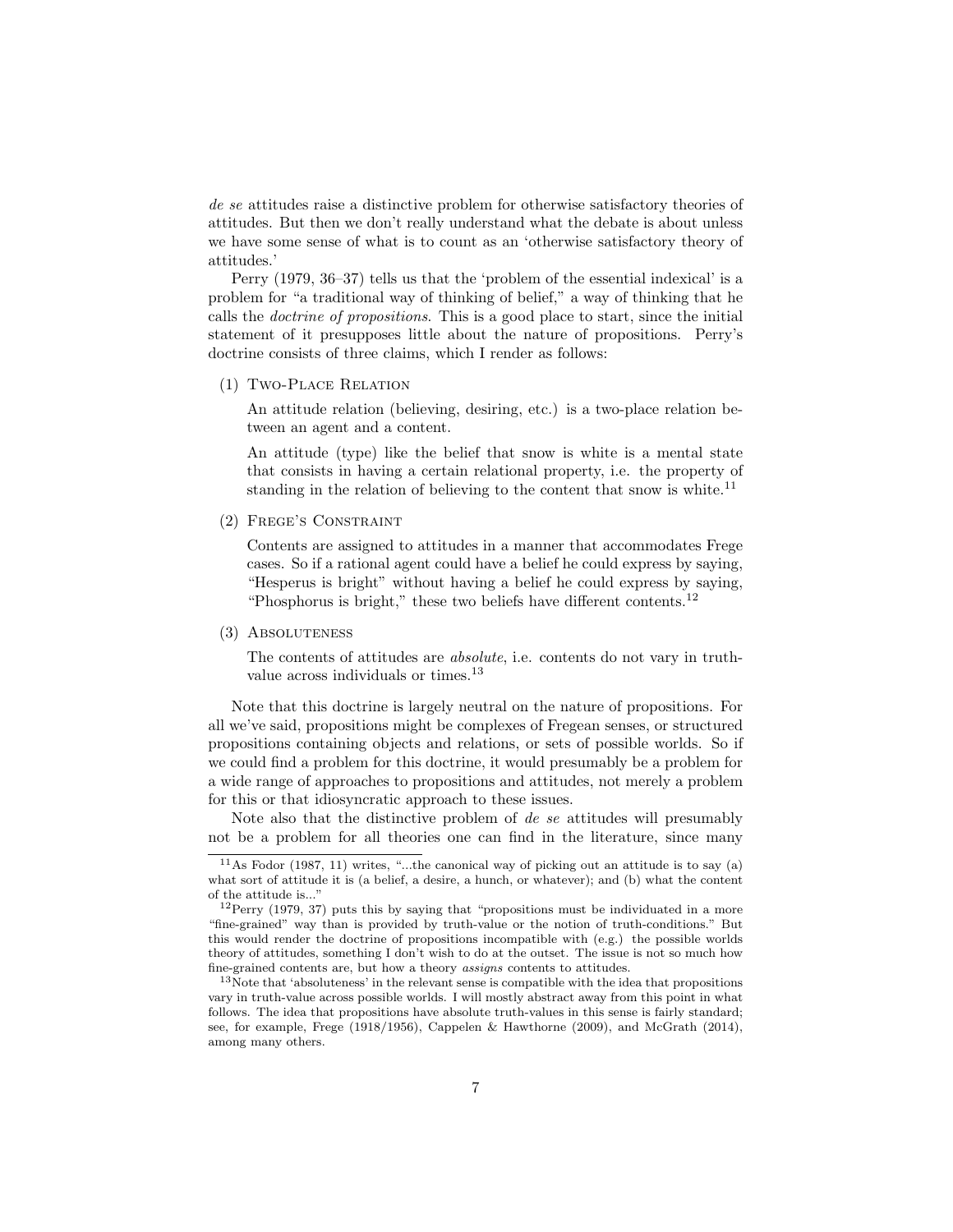prominent contemporary theories of attitudes reject one or more of the above assumptions. This should come as no surprise, since many contemporary theories were constructed in part to accommodate de se attitudes. One wouldn't expect a theory to founder on the distinctive problem of de se attitudes if the theory was motivated by at least a tacit recognition of that problem.

One last preliminary point. I will sometimes say (have already said) things like this:

Rudolph Lingens believes that Rudolph Lingens has been to Paris, but does not believe de se that he has been to Paris.

I assume that, by making such utterances, I can convey two pieces information. First, the information that Rudolph Lingens has a belief with content  $p$ , a belief that he could express by saying, "Rudolph Lingens has been to Paris". And second, the information that Lingens does not have a belief with content  $q$ , a belief that  $-$  had Lingens had it  $-$  he would have been able to express by saying, "I have been to Paris." So I am assuming that  $p$  and  $q$  are different propositions (this is in keeping with thesis (2) above). Note that I am not assuming that the sentence displayed above is literally true in any context, only that it can be used to convey true information.<sup>14</sup>

# 2 The skeptical challenge

#### 2.1 Famous cases

Our remit is find a problem for the doctrine of propositions, a problem that is specific to the de se. To that end, consider two well-known examples from the literature on these topics:

#### The messy shopper

Perry once followed a trail of sugar along a supermarket floor, looking for the shopper with the torn sack to tell him that he was making a mess. With each trip around the store, the trail became thicker, but there was no sign of the messy shopper. Finally, Perry realized that he was the shopper with the torn sack that he was trying to catch. Having realized this, Perry of course stopped following the trail and turned the torn sack upright. (cf. Perry 1979, 33)

#### Rudolph Lingens

The amnesiac Rudolph Lingens is lost in the Stanford library. Lingens's amnesia is severe, and he has forgotten who he is. After reading a biography of Rudolph Lingens, he has a belief he could express by saying, "Rudolph Lingens has been to Paris." But at the same time, he also has a belief that he could express by saying, "I have never been to Paris." (cf. Perry 1979, 21–22)

 $14$ I use the terms "proposition" and "content" interchangeably. I assume that propositions/contents are the objects of attitudes, but I assume little about their nature.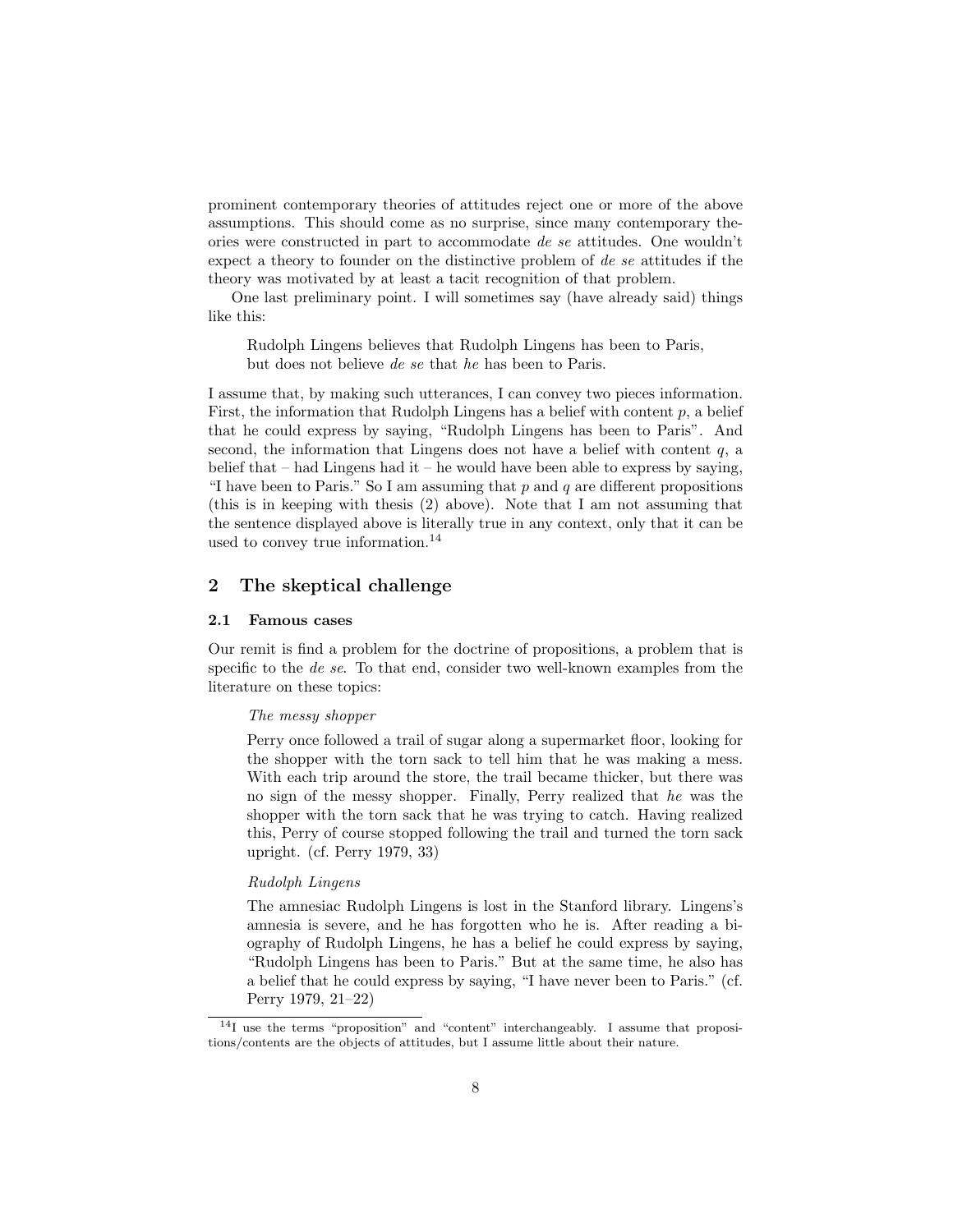There is, I think, a general reason to be skeptical that either of these cases will reveal what the distinctive problem of de se attitudes is (assuming that there is one). For both cases look like instances of something more general; both cases look like Frege cases. Thus, it is easy to provide non-de se cases that look structurally identical to these. For example, Cappelen and Dever offer the case of 'messy Superman':

"Pushing my cart down the aisle I was looking for Clark Kent to tell him he was making a mess. I kept passing by Superman, but couldn't find Clark Kent. Finally, I realized, Superman was Clark Kent. I believed at the outset that Clark Kent was making a mess... But I didn't believe that Superman was making a mess. That seems to be something that I came to believe. And when I came to believe that, I stopped looking around and I told Superman to clean up after himself. My change in beliefs seems to explain my change in behavior." (Cappelen & Dever 2013, 33)

The de se skeptic then asks: are we really to believe that Perry's messy shopper case poses a problem for the doctrine of propositions that is distinct from the problem posed by the messy Superman case?

Similarly, we might imagine that Gustav Lauben knows of a man called "Rudolph Lingens" and also knows that there is an amnesiac wandering through the Stanford library. Failing to realize that 'they' are one and the same, Lauben might (for whatever reason) come to believe that Lingens has been to Paris, while the amnesiac in the library has not. The de se skeptic then asks: what problem does the original Lingens case raise that isn't also raised by the Lauben case?

So far this is just a *challenge*. It is open to the *de se* exceptionalist to respond by arguing that the de se cases pose a problem for the doctrine of propositions, whereas the non-de se cases do not. Or she could argue that both types of cases pose problems for the doctrine, but that the problems are distinct. But given that the two types of case look so similar, it would somewhat surprising if this strategy succeeded.

We can bolster this point by looking at how some have tried to use the de se cases to create trouble for the doctrine of propositions. For example, Feit (2008, 28ff.) uses the messy shopper case to argue as follows. If what Perry learned when he learned that he was the one making the mess is an absolute proposition, then it is either a singular proposition or a descriptive proposition. But neither type of proposition appears to fit the bill. So what he learned cannot be an absolute proposition.

Filling this argument in requires us to say why the content of Perry's belief can be neither a singular nor a descriptive proposition. Start with the former point. Consider the singular proposition that Perry is making a mess. Depending on your view of propositions, this might be the set of worlds in which Perry is making a mess, or a structured proposition that contains Perry as a constituent. But as Feit points out, on most views about what it takes to believe a singular proposition, Perry might believe this proposition without believing de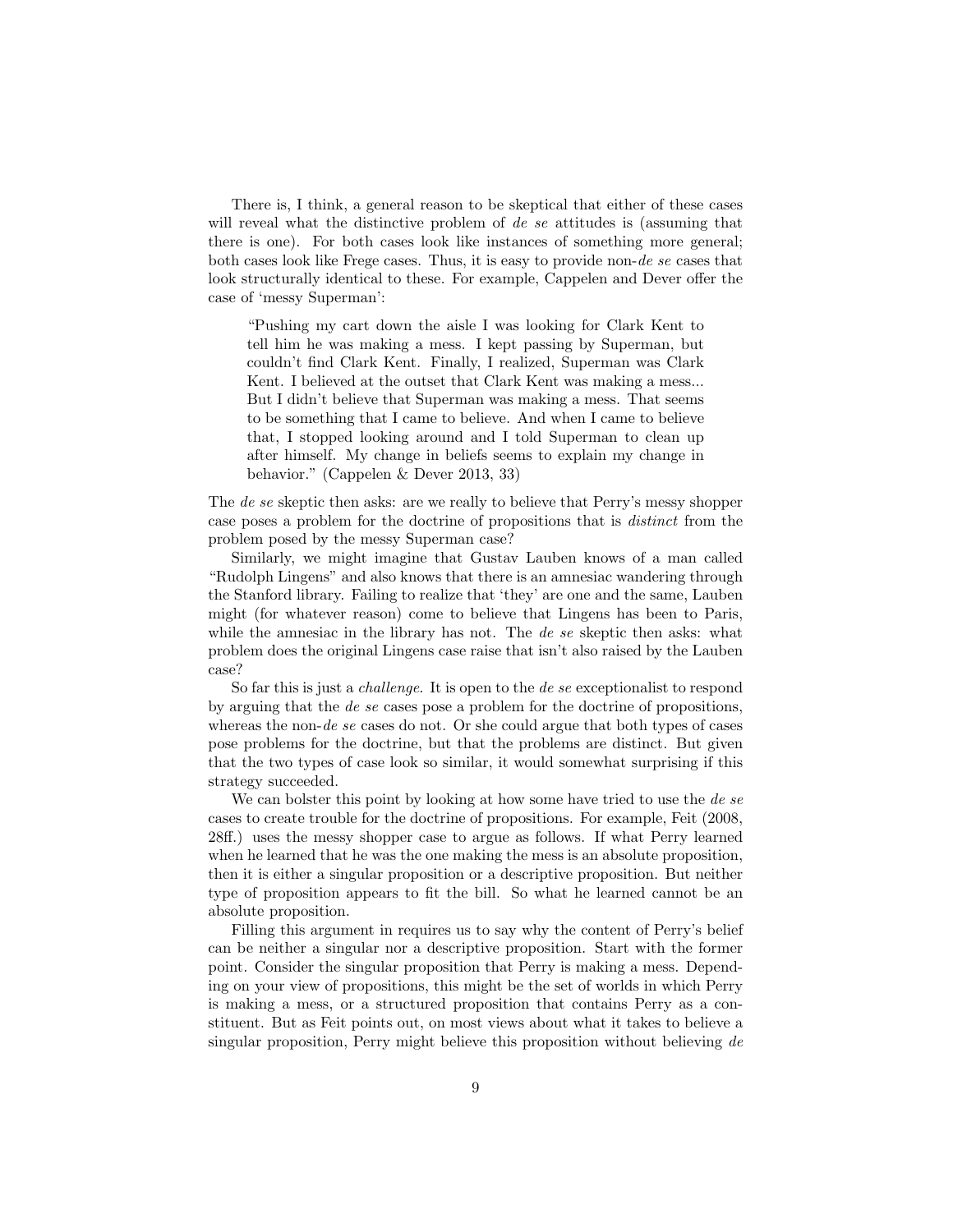se that he was making a mess. Perry might, for example, see a reflection of the messy shopper in a mirror, fail to realize that he is seeing himself, and come to believe that (as he would put) that man is making a mess. He would thereby believe the singular proposition that he was making a mess, but would still fail to believe de se that he was making a mess. So what Perry learned cannot be that singular proposition.

Feit also points out—as Perry himself did—that what Perry comes to believe cannot be a descriptive proposition. Let  $F$  be some qualitative property that Perry alone possesses. Could Perry's coming to believe that he was making a mess be his coming to believe that the  $F$  is making a mess? There are many reasons for thinking the answer to this is "no." Here is one. Suppose Perry thinks he might be in a 'reduplication universe,' i.e. a universe in which the same set of qualitative properties are distributed in the same pattern across two distinct regions of space. Then there is no qualitative property  $F$  that Perry believes is uniquely instantiated. It follows that there is no qualitative property F such Perry believes that the F is making a mess. But all of this is consistent with Perry's believing that he is making a mess.

Now one question about this argument is whether it succeeds. There is room for doubt. Neo-Fregeans like Evans (1981) and McDowell (1984) might respond by arguing that there are multiple kinds of singular propositions to the effect that Perry is making a mess, and one of these is such that Perry can only believe it if he has a de se belief to the effect that he is making a mess. But even if we put such worries aside, and grant that the argument *does* reveal a problem with the doctrine of propositions, it isn't clear whether the argument is of much use to the de se exceptionalist. I say this because, as many de se skeptics have pointed out, it isn't clear that the trouble here is specific to the de se (Boer  $\&$ Lycan 1980, 450-453; Tiffany 2000, 38-41; Spencer 2007, 183-184; Cappelen & Dever 2013, §3.1).

To see this, note that we can mimic Feit's argument using the messy Superman case. The narrator of the case learns that Superman is the one making the mess. If what she learned is an absolute proposition, then it is either a singular proposition or a descriptive proposition. But it is neither. So what she learned is not an absolute proposition.

It is not the singular proposition that  $x$  is making a mess, where  $x$  is Superman. For the narrator already believed this proposition before she believed that Superman was making a mess. She believed that singular proposition in virtue of believing that Clark Kent was making a mess.

Suppose  $F$  is some qualitative property that Superman possesses uniquely. Could the narrator's learning that Superman was making a mess be her coming to believe that the  $F$  was making a mess? It seems not. For suppose that, like Perry, the narrator believes that she might be in a reduplication universe. Then there is no qualitative property  $F$  that the narrator believes is uniquely instantiated. It follows that there is no qualitative property  $F$  such the narrator believes that the  $F$  is making a mess. All that is consistent with her believing that Superman is making a mess.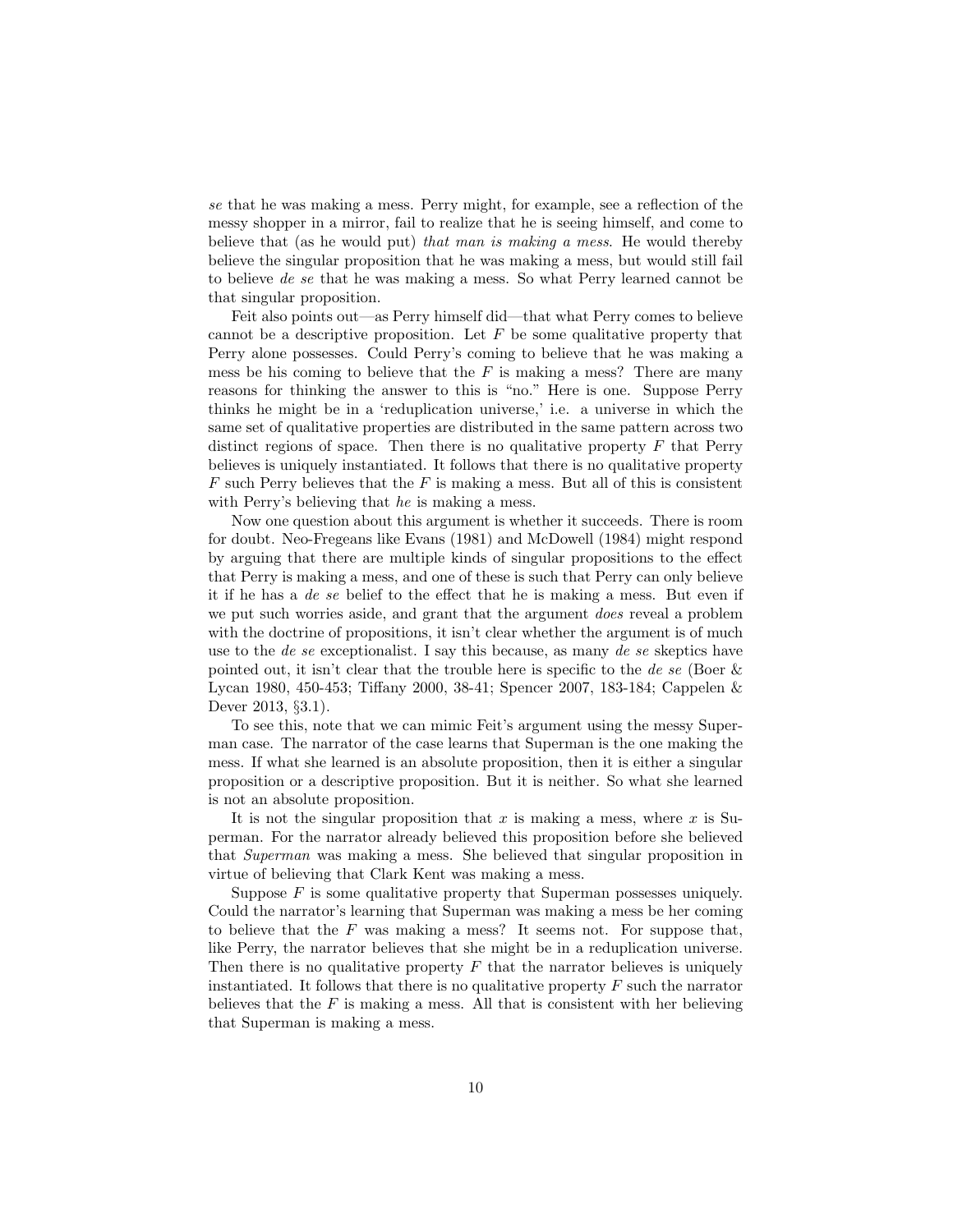If Feit's argument is sound, then it seems likely that the 'Superman' argument is sound as well. And if that is correct, the Feit's argument doesn't reveal what the distinctive problem of de se attitudes is.

Let us consider one final case before moving on:

### The two gods

"Consider the case of the two gods. They inhabit a certain possible world, and they know exactly what world it is. Therefore they know every proposition that is true at their world. Insofar as knowledge is a propositional attitude, they are omniscient. Still I can imagine them to suffer ignorance: neither one knows which of the two he is." (Lewis 1979, 139)

I think it is a bit harder for the skeptic to construct a non-de se case that has the very same structure as this case does. But even so, the skeptic can say two things about this case.

First, it isn't clear whether Lewis's case succeeds in showing what he takes it to show. Stalnaker (1981, 144–145) attempts to defend the possible worlds theory from Lewis's objection. But even if Stalnaker's response fails, it is a further question whether Lewis's case poses a problem for the more general doctrine of propositions (cf. Magidor Forthcoming, 11–13). To see why it might not, consider a more theory-neutral description of Lewis's case. Consider the propositions that can, at least in principle, be expressed by sentences that do not contain indexicals. These propositions belong to a certain class, and what Lewis is imagining is a situation in which each god knows all the true propositions in that class, but fails to know some other truths. The advocate of the doctrine of propositions will conclude from Lewis's case that there are true propositions lying outside this class, such as the content of the belief that, were he to have it, the god on the tallest mountain could express by saying, "I am on the tallest mountain." That might show that propositions are not sets of possible worlds, but it isn't obvious that it reveals a flaw in the the doctrine of propositions, which isn't committed to a possible worlds conception of propositions.

Second, even if it is less clear how to construct a non-de se version of Lewis's case, it is still a Frege case (or a pair of Frege cases, one for each god) (Cappelen & Dever 2013, §5.4). The god on the tallest mountain knows that the god on the tallest mountain is on the tallest mountain, but doesn't know that he is on the tallest mountain. The god's predicament isn't obviously different in kind from that of the mortal who knows that Hesperus is a planet but doesn't know that Phosphorus is. What problem does the case of the ignorant gods pose that doesn't arise in the case of the ignorant mortal?

These considerations suggest that there is no clear route from these sorts of cases to the distinctive problem of de se attitudes. The de se exceptionalist should seek that problem elsewhere.<sup>15</sup>

 $15I$  should note that, as a *de se* exceptionalist, it would be fine with me if I were wrong about all this. If de se Frege cases do pose a distinctive problem for the doctrine of propositions, then that just gives me a further reason to embrace de se exceptionalism, i.e. a reason in addition to the one given in §3 of this paper.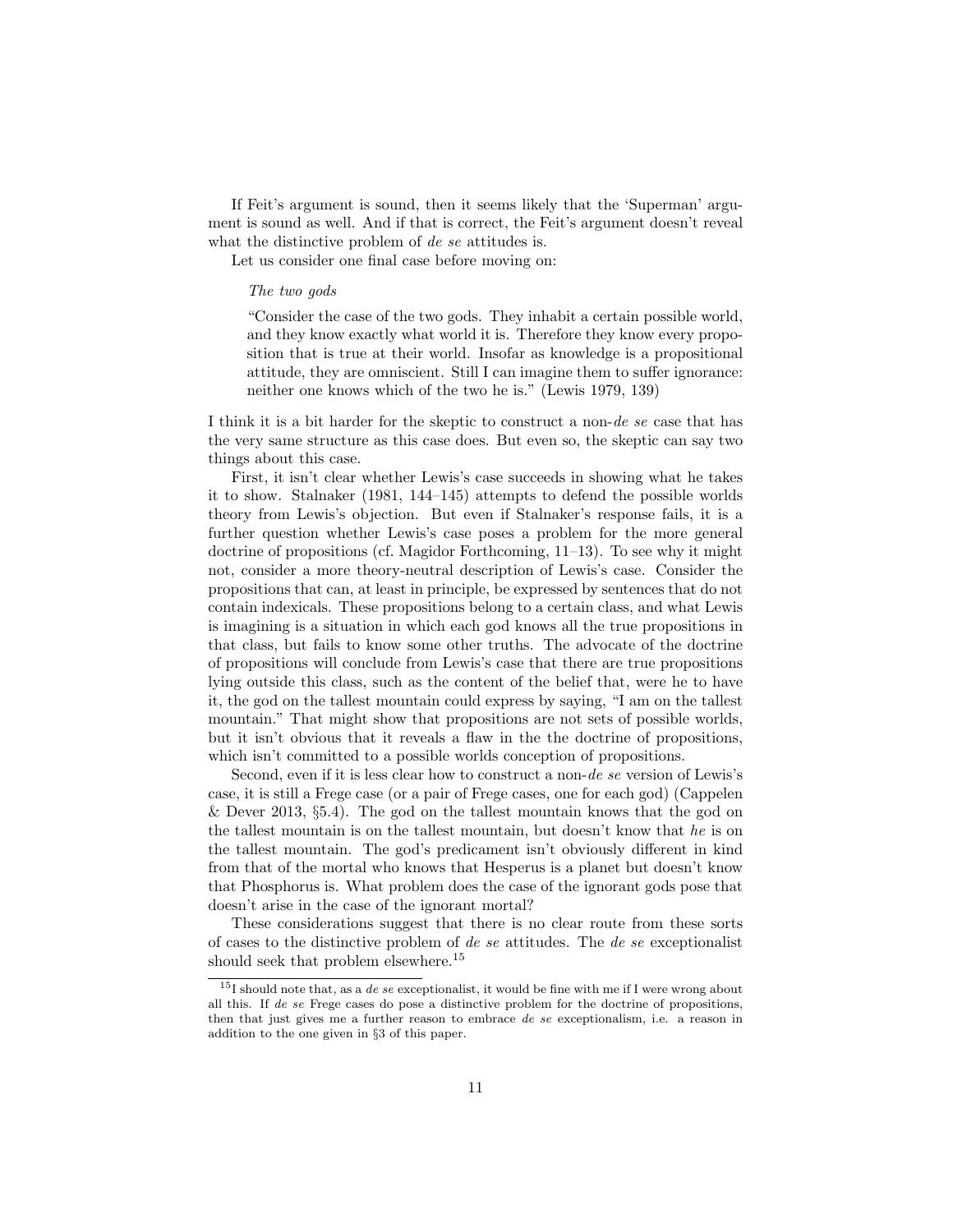#### 2.2 Internalism and exceptionalism

I have already mentioned Lewis's discussion of the Hume-Heimson example, and considered one argument that Lewis made using that example. Although, that particular argument is of doubtful utility to the de se exceptionalist, Lewis also uses that example to mount a second argument against the possible worlds theory. The de se exceptionalist might see more promise in this second argument. For although Lewis again takes the target of the argument to be the possible worlds theory, the argument, if successful, would actually cause trouble for the doctrine of propositions. For the real target of Lewis's argument is ABSOLUTEness, the claim that the contents of attitudes do not vary in truth-value between individuals.

Recall that mad Heimson believes de se that he is Hume. Hume presumably also believes de se that he is Hume. Lewis then argues as follows:

"The second problem arises when we ask why Heimson is wrong. He believes he is Hume. Hume believed that too. Hume was right. If Hume believed he was Hume by believing a proposition, that proposition was true. Heimson believes just what Hume did. But Hume and Heimson are worldmates. Any proposition true for Hume is likewise true for Heimson. So Heimson, like Hume, believes he is Hume by believing a true proposition. So he's right. But he's not right. He's wrong, because he believes he's Hume and he isn't.

There are two ways out. (1) Heimson does not, after all, believe what Hume did. Or (2) Heimson does believe what Hume did, but Heimson believes falsely what Hume believed truly." (Lewis 1979, 142)

Lewis then proceeds to argue against the first option as follows:

"...Heimson may have got his head into perfect match with Hume's in every way that is at all relevant to what he believes. If nevertheless Heimson and Hume do not believe alike, then beliefs ain't in the head! They depend partly on something else, so that if your head is in a certain state and you're Hume you believe one thing, but if your head is in that same state and you're Heimson you believe something else. Not good. The main purpose of assigning objects of attitudes is, I take it, to characterize states of the head; to specify their causal roles with respect to behavior, stimuli, and one another. If the assignment of objects depends partly on something besides the state of the head, it will not serve this purpose. The states it characterizes will not be the occupants of the causal roles."<sup>16</sup> (Lewis 1979, 142-143)

<sup>16</sup>What is it for Heimson to get his head into 'perfect match' with Hume's in the relevant sense? Lewis doesn't say, but I assume that it requires them to be in the same brain states or in the same (narrow) functional states.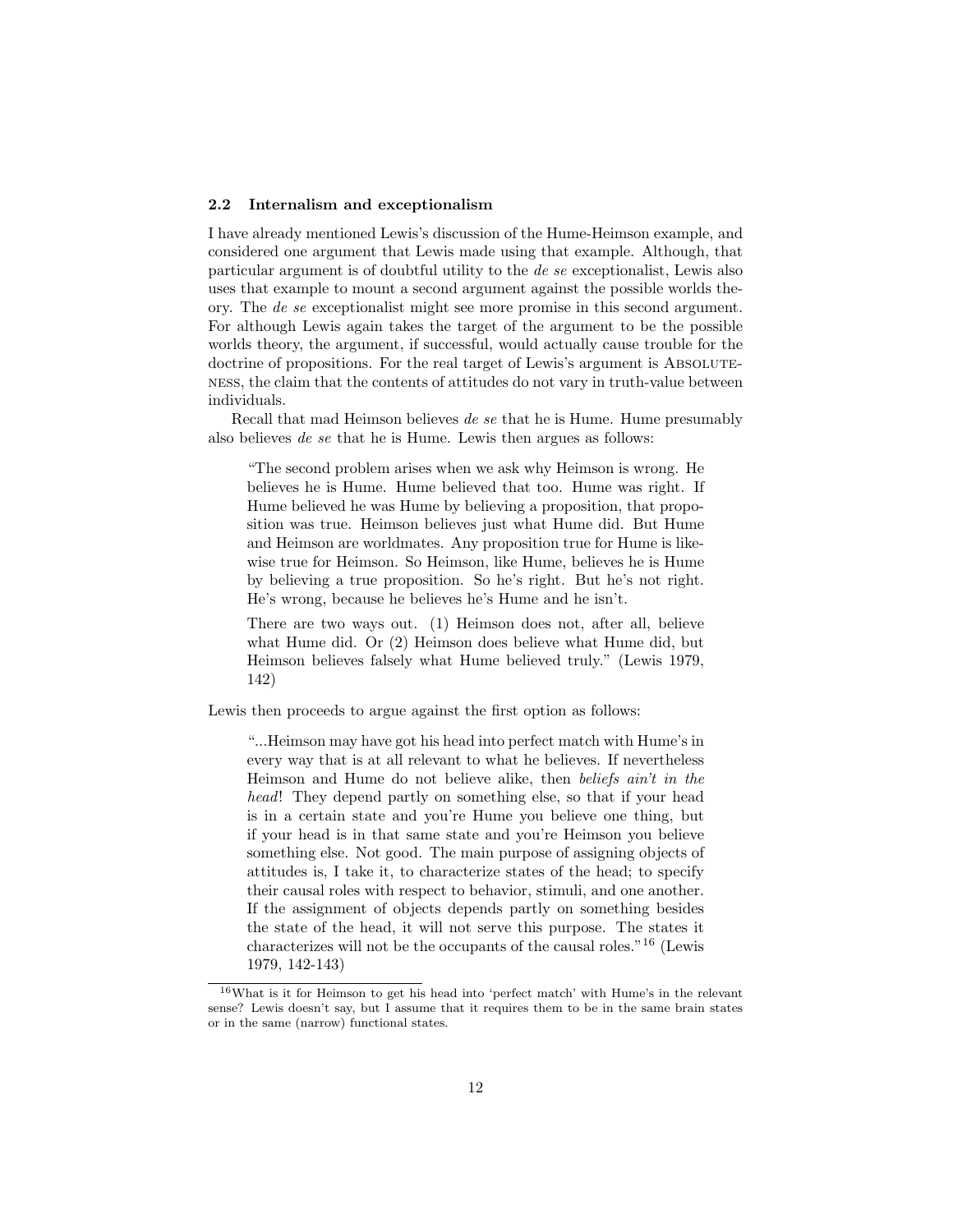Having ruled out the first option, Lewis notes that his favored theory can make sense of the second. On Lewis's view, the contents of mental states like beliefs are properties, things that vary in truth-value over possible worlds, times, and individuals. Hume and Heimson both believe ('self-ascribe') the property of being Hume. So they believe alike. And yet Hume believes truly, since he has the property of being Hume, while Heimson believes falsely, since he lacks the property of being Hume.<sup>17</sup>

As I said, one nice feature of this argument, at least from the point of view of the de se exceptionalist, is that it attacks a fairly general assumption about the nature of attitude content, viz. that contents are absolute, things that do not vary in truth-value between individuals. But although the target of the argument might be quite general, I suspect that the appeal of the argument will be somewhat limited. For the argument clearly depends on a controversial internalist premise that many will reject.

I will return to that point in a moment, but first I want to consider whether Lewis's argument succeeds on its own terms: I want to consider whether Lewis has given the *internalist* a reason to be a *de se* exceptionalist. For even if one accepts Lewis's argument, one might deny that it reveals something special about de se attitudes. One might deny this because one might maintain that the argument can be re-run without bringing de se attitudes into the picture.

For consider Oscar, here on Earth, where  $H_2O$  fills the oceans and falls from the sky, and Twin Oscar, on far-away Twin Earth, where XYZ fills the oceans and falls from the sky (Putnam 1973). We can suppose that Oscar's head and Twin Oscar's head are in 'perfect match' in every way that is at all relevant to what they believe. Suppose that Oscar has a belief he could express in English by saying, "Water contains hydrogen," and that Twin Oscar has a belief could express in Twin English by saying, "Water contains hydrogen." Given Lewis's internalist premise, it would seem to follow that the content of Oscar's belief is identical to the content of Twin Oscar's belief. And yet Oscar's belief is true, while Twin Oscar's belief is false (assuming XYZ contains no hydrogen and that "hydrogen" in Twin English refers to hydrogen). Thus the content they believe cannot be an absolute proposition.<sup>18</sup>

We have here an internalist argument against taking belief contents to be absolute propositions, and the argument invokes beliefs concerning natural kinds rather than indexical beliefs. We could also run a similar argument using beliefs expressible with proper names instead. So perhaps the problem Lewis is pointing out is not peculiar to indexical attitudes after all, since we can re-create the problem without invoking such attitudes.

<sup>&</sup>lt;sup>17</sup>The view that the contents of attitudes are properties is also defended in Loar (1976) and in Chisholm (1981).

Lewis took properties to be sets of possibilia, 'world-bound time-slices.' His view is closely associated with (and often rendered as) the view that the contents of attitudes are sets of centered worlds, triples consisting of a world, a time, and an individual.

<sup>18</sup>Spencer (2007, 189ff.) makes a similar point in response to an argument she attributes to Perry. This is her main argument for thinking that indexical attitudes pose no distinctive problem for theories of propositional attitudes.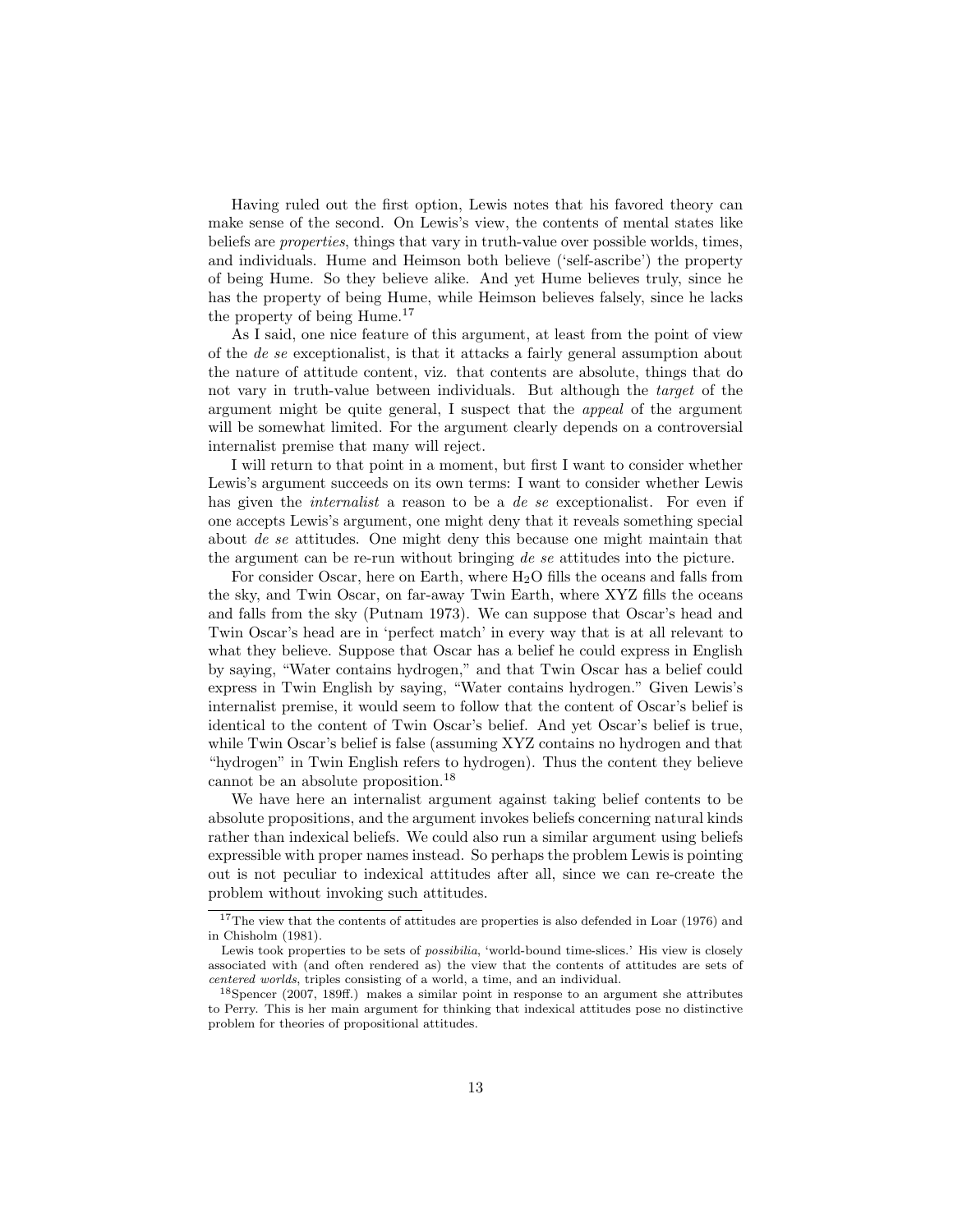One response to this response is to say that, according to the sorts of internalist theories under discussion, attitudes expressible using natural kind terms and proper names are, in fact, indexical after all. For internalists of this sort often claim that Oscar could express his belief by saying something like, "The colorless, odorless liquid that falls from the sky and fills the lakes on my planet contains hydrogen."<sup>19</sup> Twin Oscar could express his belief by uttering a similar sentence of Twin English. The same goes, mutatis mutandis, for beliefs expressible using proper names: Oscar's belief that Obama is tall is a belief he could express by saying, "The person I know under the name "Barack Obama" is tall." Thus, the fact that beliefs expressible using natural kind terms and proper names pose a similar problem for absolute propositions does not necessarily show that the problem isn't, at root, a problem concerning de se belief. For it might be that the former really are de se beliefs after all. If this is right, then perhaps Lewis has shown that indexical attitudes raise a distinctive problem for standard theories of propositional attitudes; it just turns out that more beliefs count as de se than one might have expected.

But even if this is correct, I suspect that many de se skeptics will simply reject Lewis's argument by rejecting the internalist premise on which it is based, as Cappelen & Dever (2013, 87 n. 2) and Magidor (Forthcoming, 23–25) do.<sup>20</sup> Lewis's argument obviously depends on the premise that if two belief states have the same (narrow) causal role, then they have the same content. Thus, the de se skeptic might simply respond by rejecting Lewis's 'same causal role, same content' principle, and so deny that Lewis's argument shows that the contents of attitudes cannot be characterized by absolute propositions.

Note that it would be somewhat strange if it turned out that Lewis's argument was the main or only argument for de se exceptionalism. For then the distinctive problem of de se attitudes would only really be a problem for the doctrine of propositions if we assume internalism about mental content. But it would be surprising to find out that the issue of de se exceptionalism was tied so closely to the outcome of the internalism-externalism debate. For while internalism is not all that popular these days, the view that there is a special problem of de se attitudes is 'the received view' (as Spencer and Devitt put it). Perhaps this state of affairs simply reveals the extent of our confusion about this topic. But before we settle on that unflattering conclusion, I think we ought to persist a little longer in our search for a problem with a broader reach.

# 3 The problem of de se attitudes

Despite the preceding discussion, I think that de se attitudes do raise a distinctive problem for standard ways of thinking about propositions and attitudes, a problem that is independent of internalism about content. But to appreciate the problem, we need to expand Perry's doctrine of propositions a bit. More

<sup>&</sup>lt;sup>19</sup>Lewis's treatment of de re belief suggests he would have been sympathetic to this approach; see Lewis (1979, §XIII). For other relevant discussion, see Putnam (1973, 710), Pollock (1990, 111-112) Jackson (1998, 50), Chalmers (2002, 156), and Brown (2011).

 $20$ See also Stanley (2011, 95), who makes this response on behalf of the Fregean.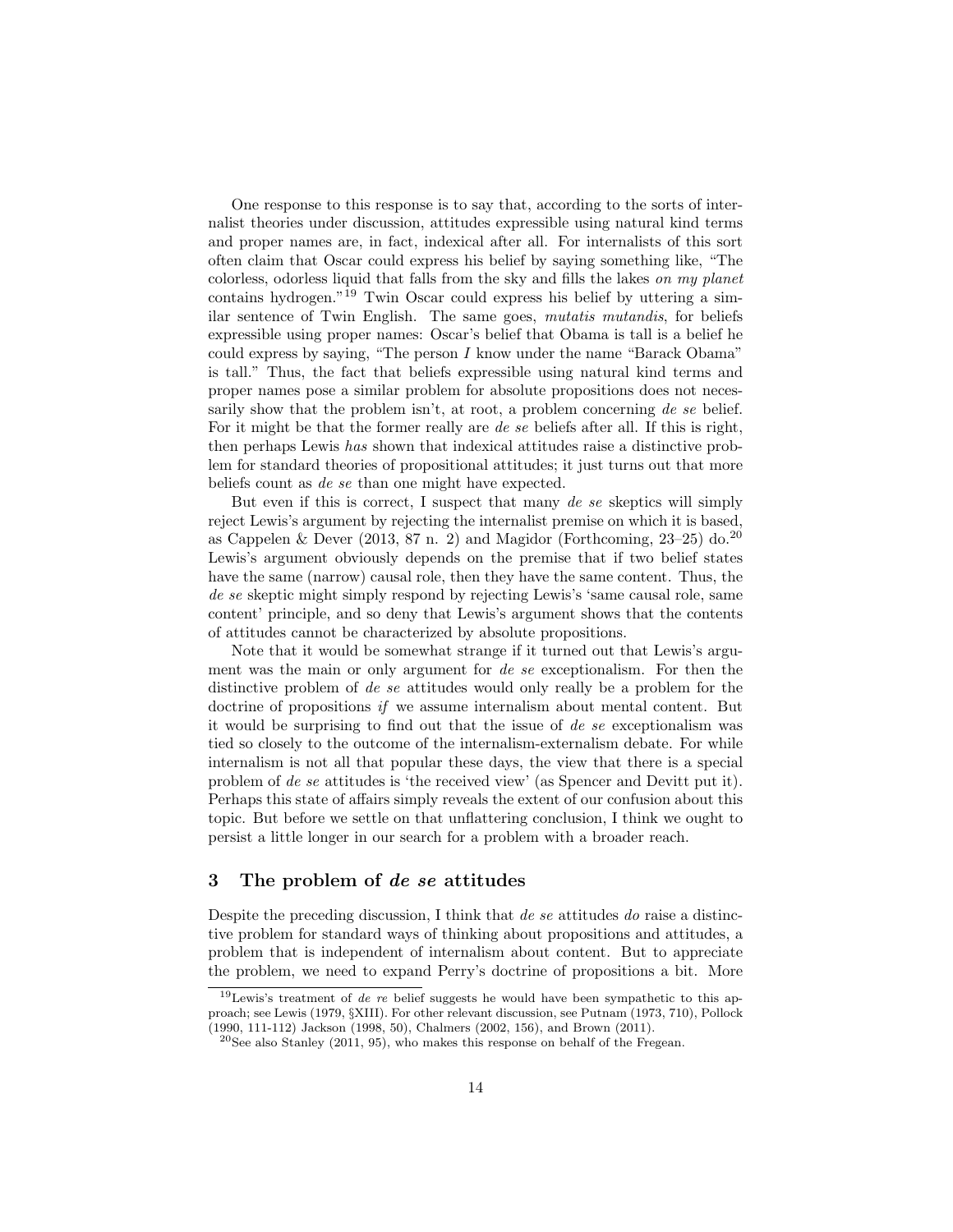specifically, we need consider two of the theoretical roles that the contents of attitudes are normally thought to play: one in the characterization of agreement, the other in the explanation of action. A problem arises because, given certain features of de se attitudes, the contents of attitudes cannot play both roles.

I will begin this section by adding two claims about propositions and attitudes to the original doctrine of propositions; I call the resulting set of claims the expanded doctrine. After explaining the expanded doctrine  $(\S 3.1)$ , I will argue that de se attitudes pose a problem for this doctrine  $(\S_{\S}3.2-3.3)$ , and then explain why I think the problem is peculiar to the de se  $(\S 3.4)$ .

### 3.1 Expanding the doctrine of propositions

The contents of attitudes are often thought to play a role in characterizing certain interpersonal activities and relations, like communication, agreement, and disagreement. I focus here on agreement. Cappelen & Hawthorne (2009) distinguish between two senses of "agree." They write:

"The verb 'agree' has a use according to which it picks out a state of some plurality of individuals—where some individuals agree that P if they all believe the proposition that P. There is also a different use according to which it denotes an activity, where agreeing that P is the endpoint of a debate, argument, discussion, or negotiation. On this use, 'agreeing that P' marks an event... The latter use is interactive: it requires that the agents who agree or disagree interact in some way... However, the former use is perfectly applicable to interaction-free pairs of individuals so long as there is some view about the world that they share." (Cappelen & Hawthorne 2009, 60)

We focus here on the state sense of "agree."

Given the doctrine of propositions, a natural account of agreement (in the state sense) would involve the following claims:

(4) Agreement

Agreement is a two-place relation between a group of individuals and a content.

A group of individuals stands in the agreement relation to a content  $p$  iff all the members of the group believe  $p$ .

Let  $B_p^x$  and  $B_q^y$  be token beliefs belonging to x and y respectively. Then x and y agree on something in virtue of x's having token belief  $B_p^x$  and y's having token belief  $B_q^y$  iff  $p = q^{21}$ 

 $21A$  note on notation. B the is relation of believing and D the relation of desiring. If A is an attitude relation,  $p$  a content, and  $x$  an agent, then  $A_p$  is the attitude type that is individuated by A and p, and  $A_p^x$  is a token of that type that belongs to x.

<sup>(</sup>Although the idea that there are token attitudes is fairly standard in the philosophy of mind, some have questioned it; see, for example, Steward (1997, 105–134) and Williamson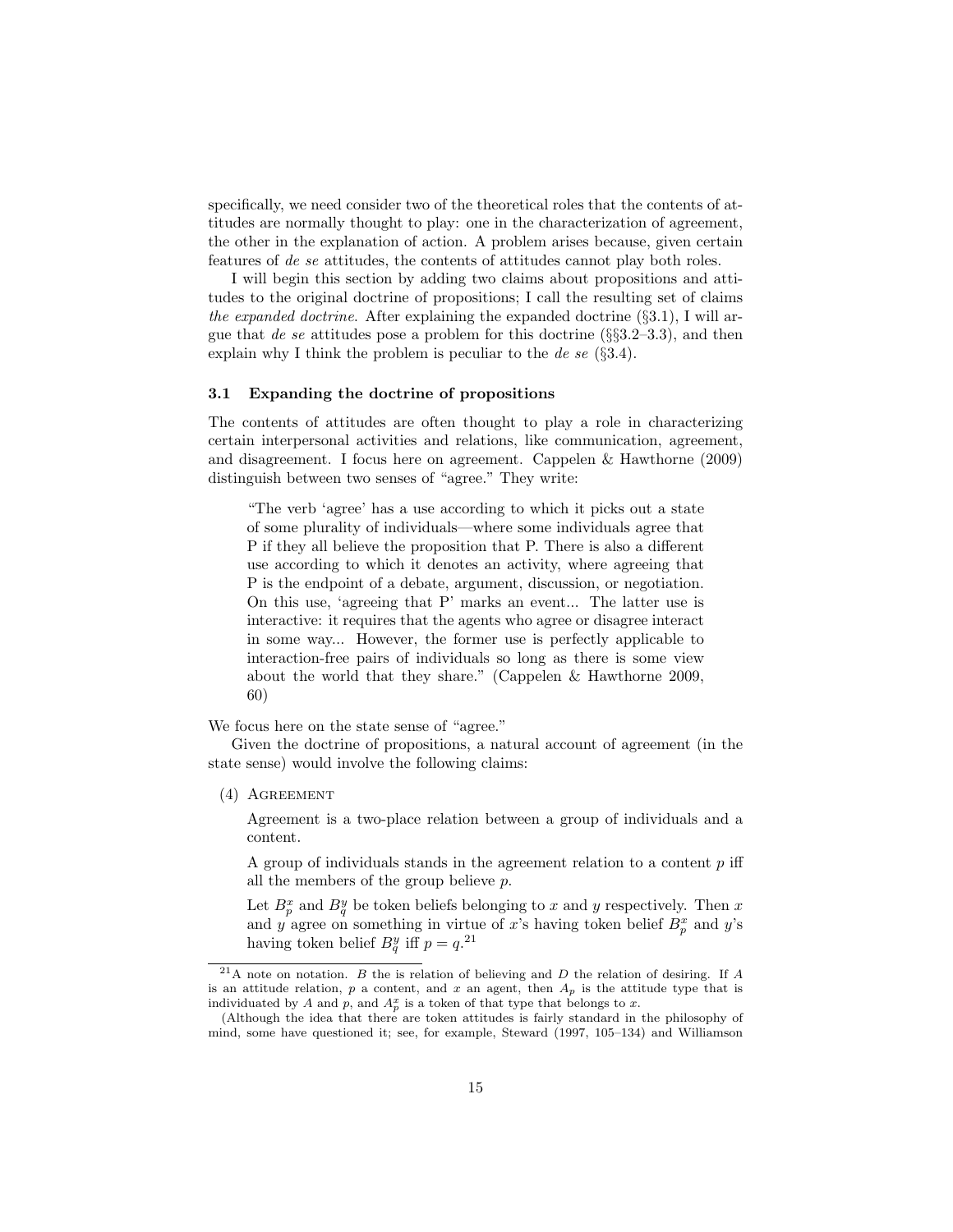AGREEMENT only concerns beliefs. But we will also need a notion of agreement that applies to desires. Natural language is less suited to expressing the relevant notion of 'desire-agreement,' but I think there is an intuitive notion here, one that can be explained by way of an example. Suppose that you and I both want Elizabeth Warren to run for President. Then it seems like there is a sense in which we agree: we agree on how we'd like things to be, at least in one respect. We'd like things to be such that Elizabeth Warren runs for President. It is natural to understand this type of agreement in terms of shared content as well. So we can say the following:

Let  $D_p^x$  and  $D_q^y$  be token desires belonging to x and y respectively. Then  $x$  and  $y$  agree on how they'd like things to be (in one respect) in virtue of x's having token desire  $D_p^x$  and y's have token desire  $D_q^y$ iff  $p = q$ .

Let us use "AGREEMENT" to refer to the above claims concerning belief along with this claim about desire.

AGREEMENT may be part of the rationale behind ABSOLUTENESS. For suppose that propositions are not absolute, so that some proposition  $p$  might be true for you but false for me. Now if Agreement is true, then if you and I both believe  $p$ , we ought to count as agreeing on  $p$ . But if we agree on something, how can you be right while I am wrong (MacFarlane 2014, 126)? Thus, if AGREEMENT is true, it seems that propositions must be absolute.<sup>22</sup> (Of course, there may be other rationales for ABSOLUTENESS in addition to this one.)

In addition to serving as the objects of agreement, another role the contents of attitudes are often thought to play concerns everyday psychological explanations of behavior. Sally went to the zoo because she wanted to see a panda and believed that the easiest way for her to see a panda was to go to the zoo. Given the doctrine of propositions, we can think of the explanans here as consisting of two facts: (i) the fact that Sally has a desire with a certain content  $q$ , viz. that she sees a panda, and (ii) the fact that Sally has a belief with a certain content p, viz. that the easiest way for her to see an panda was to go to the zoo. We explain why Sally does what she does by attributing certain attitudes to her, attitudes that are individuated by an attitude relation and a content.

Of course, understanding how it is that bearing an attitude relation to an abstract proposition could play a role in explaining one's behavior would require us to say more about what propositions and attitudes are. I think a promising answer to this question involves saying that the assignment of propositions to

<sup>(2000, 40).</sup> But I think the assumption is hard to avoid. When I say that John's belief that Hillary will win is unjustified, I am not attributing a property to the relevant attitude type. For Sue might have a belief of the same type, but her belief might be justified. It seems that "John's belief" refers to something that is specific to John, and I am calling this thing a "token belief.")

 $^{22}$ Recent work on relativism in the philosophy of language has tried to make sense of the idea of disagreements in which both parties are right (Kölbel 2002, 2004, Lasersohn 2005). Thus, relativists may also want to countenance cases of agreement in which exactly one party is right. But even if this project succeeds, it would constitute something of a revision of standard theoretical approaches to propositions and attitudes, which is enough for my purposes.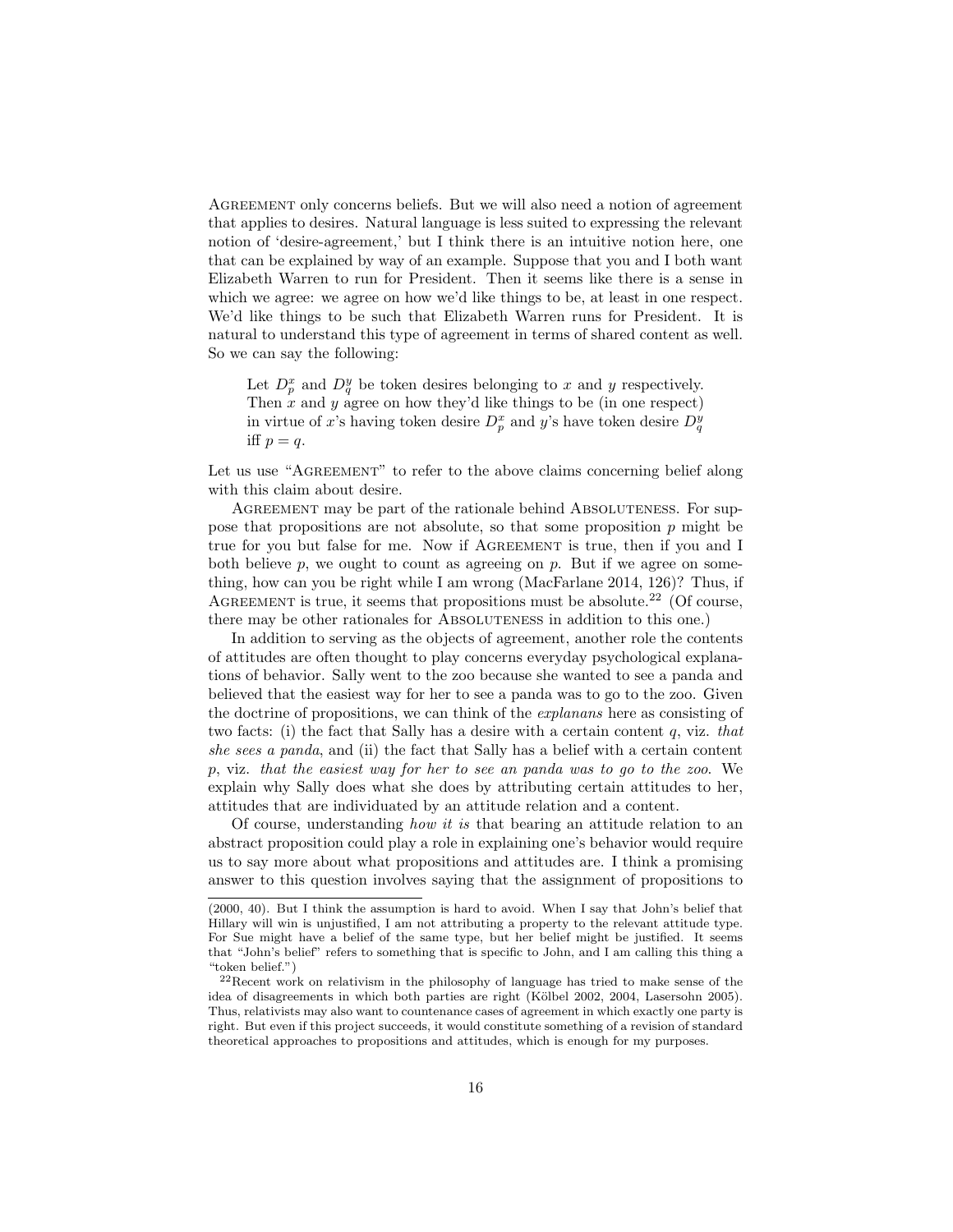attitudes is, at least in a part, a way of saying something about the causal roles of those attitudes vis-à-vis perception, other attitudes, and behavior. The reason causal claims can be inferred from content attributions is that the semantic relations between propositions (e.g. entailment) mirror the causal relations between attitudes, in something like the way mathematical relations between numbers mirror physical relations between quantities.<sup>23</sup> But we needn't get into that story here; for our purposes, it suffices to note that attitudes are routinely cited in ordinary explanations of action.

A good explanation ought to be something that generalizes, something that leads to by-and-large correct predictions in new cases. If we know that Sally went to the zoo because of her beliefs and desires, then if we learn that Sam has those same beliefs and desires, then it is reasonable for us to expect that Sam too will go to the zoo, so long as other things are equal. Given the doctrine of propositions, Sam 'has the same beliefs and desires' as Sally does just in case he believes and desires the same (relevant) propositions that she does. We can record the above thought as follows:

(5) Explanation

Suppose the fact that x performed action  $\alpha$  is explained by the fact that x has beliefs  $B_{p_1}^x, ..., B_{p_n}^x$  and desires  $D_{q_1}^x, ..., D_{q_k}^x$ .

Then, if y has beliefs  $B_{p_1}^y, ..., B_{p_n}^y$  and desires  $D_{q_1}^y, ..., D_{q_k}^y$ , then, other things being equal, y will also perform  $\alpha$ .

I will sometimes express the idea behind Explanation a bit loosely, by saying that if two agents have all the same (relevant) beliefs and desires, then, other things being equal, they will behave in the same way.

It is notoriously difficult to explain what it is for 'other things to be equal' in claims like this. But to give you some sense for what the clause includes, I take it that other things are not equal if:

- $y$  is suffering from psychological deficiencies such as weakness of will; or
- $y$ , for whatever reason, is unable to perform action  $\alpha$ ; or
- y is able to perform  $\alpha$ , but performing  $\alpha$  is not the most natural, normal, or efficient way for  $y$  to reach  $y$ 's goal.

But, of course, this list is not exhaustive.

I take it that the general idea behind Explanation is not specific to psychological explanation  $per$  se. If you tell me that particle  $X$  behaved in a certain way because it has a certain spin and a certain charge, then I will assume that if another particle  $Y$  of the same type has the same spin and charge, then, other things being equal, it will behave just as  $X$  did. If not, then I will assume that there is some relevant difference between  $X$  and  $Y$  that explains why they behaved differently. Whatever this difference is, it will presumably point to a

<sup>23</sup>For relevant discussion, see Churchland (1979, 105), Stalnaker (1984, 8–9), Fodor (1987, 12–14), and Fodor (1990, 13–15), among others.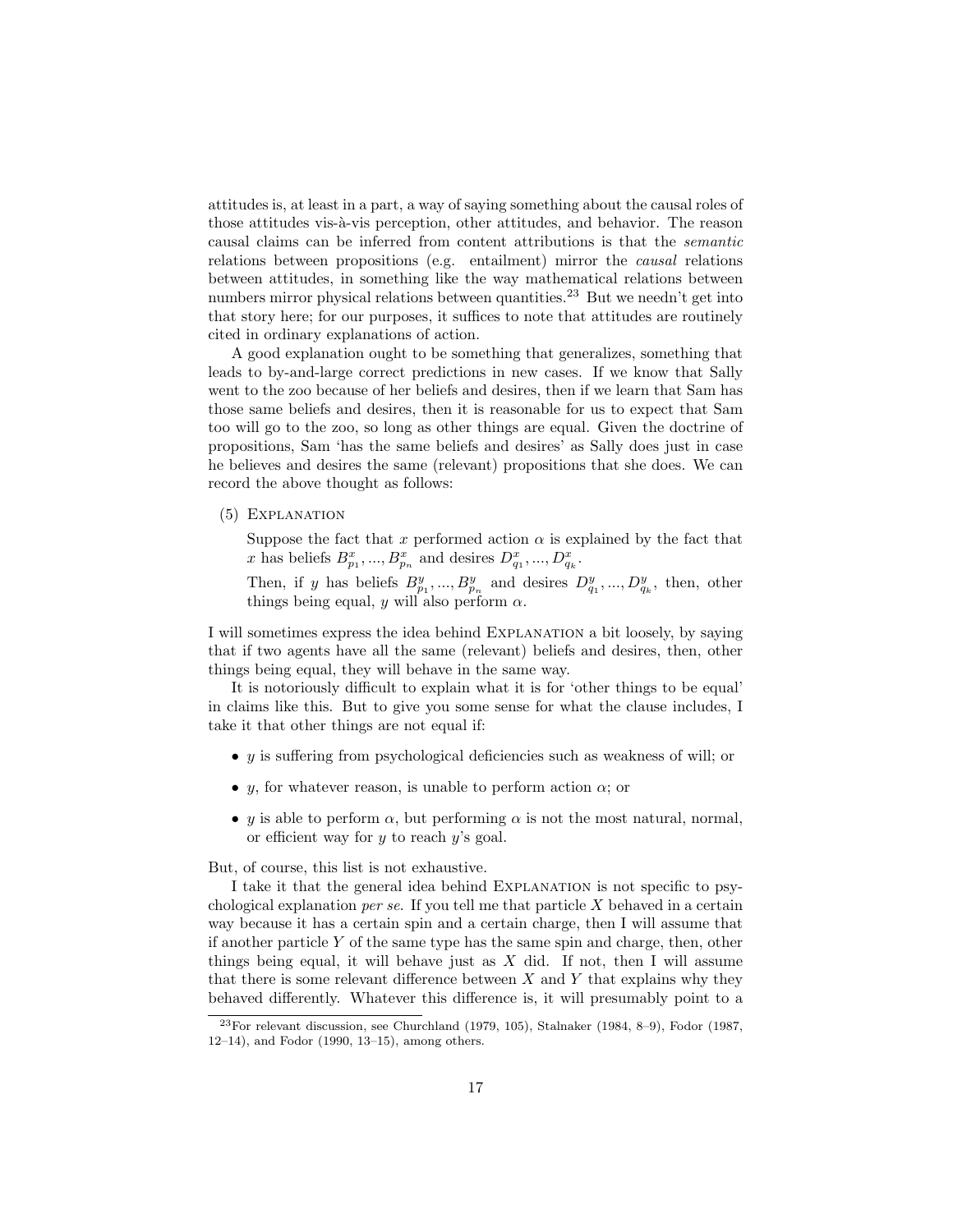factor that was left out of your initial explanation of why X behaved the way that it did.<sup>24</sup>

### 3.2 The problem

The *expanded doctrine* consists of Perry's initial doctrine of propositions  $(1)-(3)$ together with AGREEMENT and EXPLANATION. Note that, like  $(1)-(3)$ , both Agreement and Explanation are largely neutral on the nature of contents. For all they say, contents might be Fregean propositions, Russellian propositions, or sets of possible worlds. If we can find a problem for the expanded doctrine, then we have found a problem for anyone who hopes that the contents of attitudes can play the two theoretical roles laid down by those two principles, regardless of their other views about the nature of propositions.

Here is the problem as I see it. AGREEMENT would seem to entail if two agents agree on how things are and on how they would like them to be, then those agents have the same beliefs and desires, i.e. they believe and desire the same propositions. And Explanation tells us that if two agents have the same beliefs and desires, then, others things being equal, they will behave in the same way. But then it follows from those two claims that if two agents agree on how things are and on how they would like them to be, then, other things being equal, they will behave in the same way. But, as I shall now argue, this final claim is false. If my argument is sound, it follows that AGREEMENT and Explanation are inconsistent, and that the expanded doctrine is false.

The problem arises in connection with a type of example introduced by Perry and further discussed by Stalnaker.<sup>25</sup> Stalnaker (1999, 19–21) takes such cases to show that de se attitudes pose a special problem for the possible worlds theory of content. Here it is shown that examples of this sort pose a problem for a more general class of theories, namely any theory that encompasses the expanded doctrine.

Stalnaker (1999, 20–21) describes the relevant examples as cases involving "different believers who know the ways that they are differently situated, but who, in one sense, do not differ in what they believe." To see what Stalnaker has in mind, imagine that you and I are walking in the woods when a bear begins to chase me. Now suppose that you and I agree on all of the relevant facts of the case, and we also agree on how we'd like the situation to turn out. For example, suppose that we agree that I'm being chased a bear. That is, suppose I believe de se that I'm being chased by a bear and that you believe 'de te' that I am being chased by a bear, i.e. you have a belief you could express to me by saying, "You are being chased by a bear." Now if, as I am assuming, we count as agreeing that I am being chased by a bear in virtue of my having this de se belief and your having the corresponding de te belief, then it would seem to

<sup>24</sup>Of course, these claims would need to be qualified to allow for the possibility of probabilistic explanations. But even if psychological explanations are probabilistic, I don't think that this complication will affect the substance of our discussion and so I shall ignore it in what follows.

<sup>25</sup>See the 'bear attack' example—presently discussed at length—from Perry (1977, 23).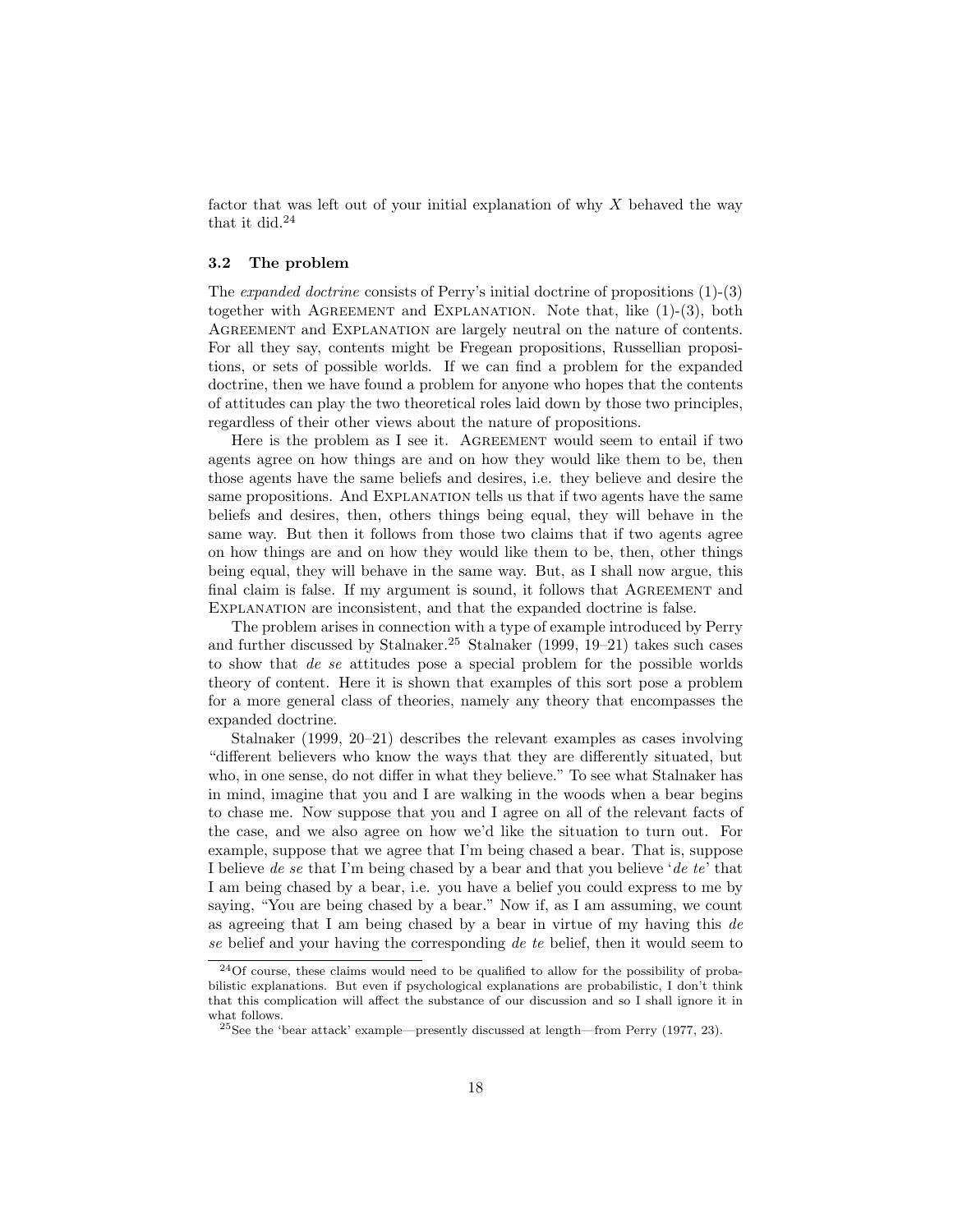follow from Agreement that these beliefs have the same content. So if we let  $p_1$  be the content of my de se belief,  $p_1$  is also the content of your de te belief. Letting 'm' denote me and 'y' you, this means that I have a token belief  $B_{p_1}^m$ and you have a token belief  $B_{p_1}^y$ .

The same goes for any other matters on which we agree. Suppose, for example, that we agree that I will be mauled unless I curl up into a ball and play dead, i.e. I believe de se that I will be mauled unless I curl up into a ball, and you believe de te that I will be mauled unless I curl up into a ball. Then if we let  $p_2$  be the content of my belief, it is likewise the content of yours; so I have a token belief  $B_{p_2}^m$  and you have a token belief  $B_{p_2}^y$ . And suppose that we agree that you are not being chased by a bear, i.e. I believe de te that you are not being chased by a bear, and you believe de se that you are not being chased by a bear; let  $p_3$  be the object of our agreement on this point. So I have  $B_{p_3}^m$  and you have  $B_{p_3}^y$ . Furthermore, suppose that we both desire that I not be mauled—I desire de se that I not be mauled and you desire de te that I not be mauled—and let  $q_1$  be the object our shared desire. Then I have desire  $D_{q_1}^m$  and you have  $D_{q_1}^y$ .

Now focus on me for a moment. Given the intuitive description of what I believe and desire, we would naturally predict that, other things being equal, I would curl up into a ball. For I believe that I will be mauled unless I curl up into a ball, and I desire that I not be mauled. Assuming I have no other relevant beliefs and desires, and assuming all else is equal, I will presumably curl up into a ball and play dead. So I let us suppose that this indeed what I do.

Now it is natural to suppose that what *explains* my behavior is just what led us to predict that behavior in the first place, viz. the fact that I have the beliefs and desires that I do. I curl up into a ball because of the following facts: the fact that I have a de se belief to the effect that I'm being chased by a bear, the fact that I have a de se belief to the effect that I will be mauled unless I curl up into a ball, and the fact that I have a de se desire to the effect that I not be mauled. In other words, I curl up into a ball because I have beliefs  $B_{p_1}^m$ and  $B_{p_2}^m$  and desire  $D_{q_1}^m$ .

But now we have a problem. For we have:

(a) The fact that I curled up into a ball is explained by the fact that I have beliefs  $B_{p_1}^m$  and  $B_{p_2}^m$  and desire  $D_{q_1}^m$ .

And we have:

(b) You have beliefs  $B_{p_1}^y$  and  $B_{p_2}^y$  and desire  $D_{q_1}^y$ .

But from  $(a)$ ,  $(b)$ , and EXPLANATION it follows that, so long as other things are equal, you too will curl up into a ball. But this prediction seems false. For given what you believe and desire, we simply would not expect that, other things being equal, you would curl up into a ball (Perry 1977, 23). For you believe that I am being chased by a bear, not that you are. Given what you believe and desire we would expect you to call for help, or to attempt to distract the bear, or to shout instructions to me—in short, we would expect you to behave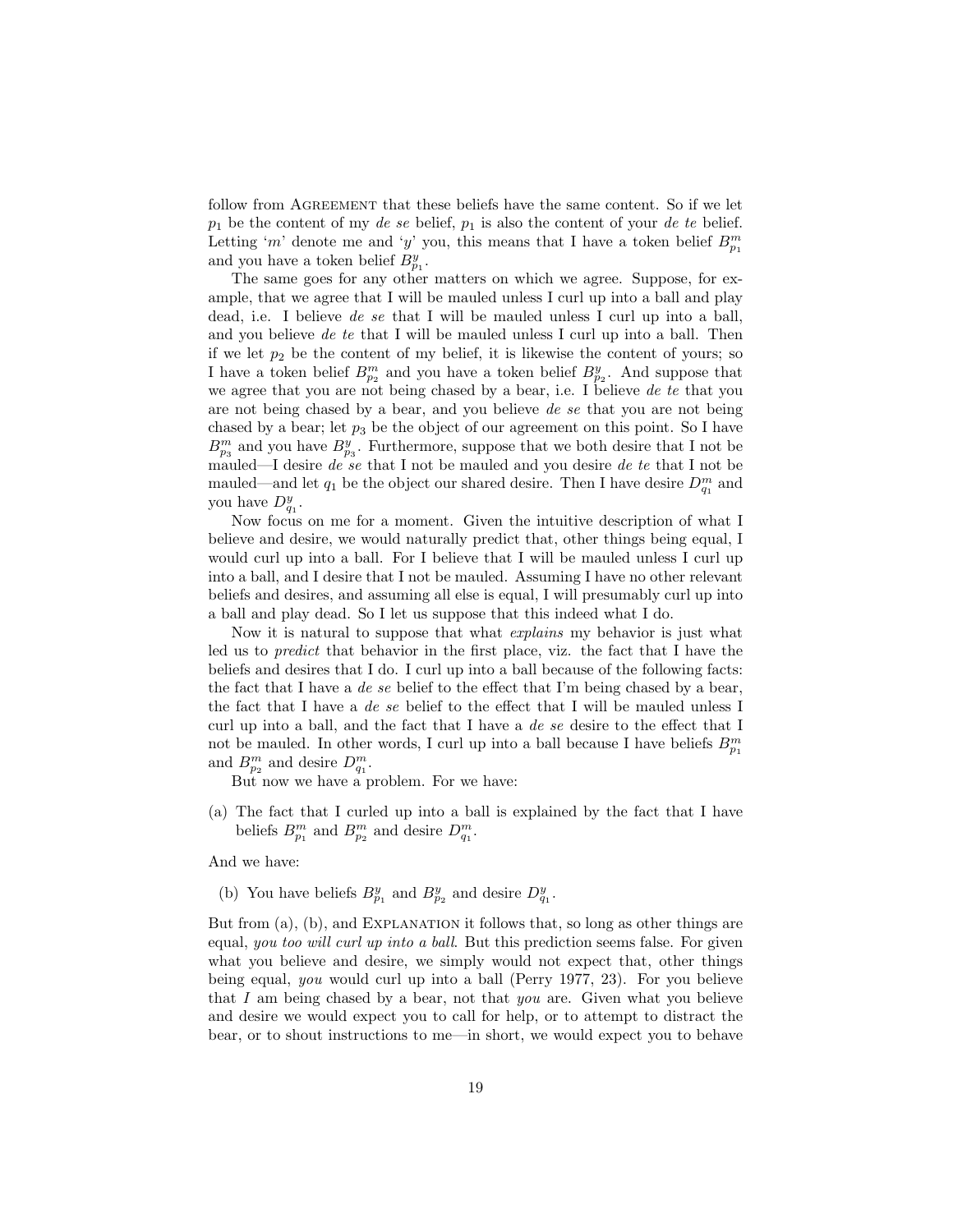in ways characteristic of someone who believes that her hiking partner is being chased by a bear, and not in ways characteristic of someone who believes that she is being chased by a bear.

Given the agreement facts in this scenario, AGREEMENT tells us that you and I have all the same beliefs and desires, i.e. we believe and desire all of the same relevant propositions. But given EXPLANATION, it then follows from this that you and I will, other things being equal, behave in the same way. We can even stipulate that all else is equal—you are able to curl up into a ball, are not suffering from weakness of will, are not suffering from a sudden bout of irrationality, etc.—in which case it follows from our assumptions that you and I will behave in the same way. That prediction is false. So it appears that either Agreement or Explanation is false. If that appearance is correct, the expanded doctrine must be false.

#### 3.3 Objections and replies

But is that appearance correct? I consider two objections.

Objection 1. There is a sense in which the explanation of my behavior offered above is incomplete. For example, suppose I have a very strong standing desire never to curl up into a ball. If I were to have such a desire, I could have beliefs  $B_{p_1}^m$  and  $B_{p_2}^m$  and desire  $D_{q_1}^m$  without those attitudes leading me to curl up into a ball. So perhaps the complete intentional explanation of my action would need to cite further facts, facts about other beliefs and desires that I have and facts concerning beliefs and desires that I do not have. So one could try to resist the foregoing argument by maintaining that, given that you and I behave differently, there must be some difference in our attitudes that went unmentioned.

Reply. While I agree that there is some sense in which the above explanation is incomplete, the basic thought behind the objection strikes me as wrongheaded. Given AGREEMENT, if there is a proposition I believe/desire that you do not, then there is something on which we fail to agree. The objector is thus insisting that the difference in our behavior must be traceable to some matter on which we fail to agree. Either we have slightly different pictures of the objective situation in which we find ourselves, or we have slightly different views about how we'd like that situation to turn out. But this just seems like a mistake. We don't behave differently because there is some aspect of our objective situation about which we fail to agree. The difference that explains our differential behavior is a difference concerning who, in that objective situation, we each take ourselves to be: I take myself to be the one who is being chased by a bear, you take yourself to be the one whose hiking partner is being chased by a bear. It is this difference in what we believe de se that explains our differential behavior. And this difference is consistent with us agreeing on all of the relevant facts about our objective situation.

*Objection 2.* Some of the discussion in Cappelen & Dever  $(2013, \S3.10)$  suggests another response. It seems to me that Cappelen and Dever would grant that, in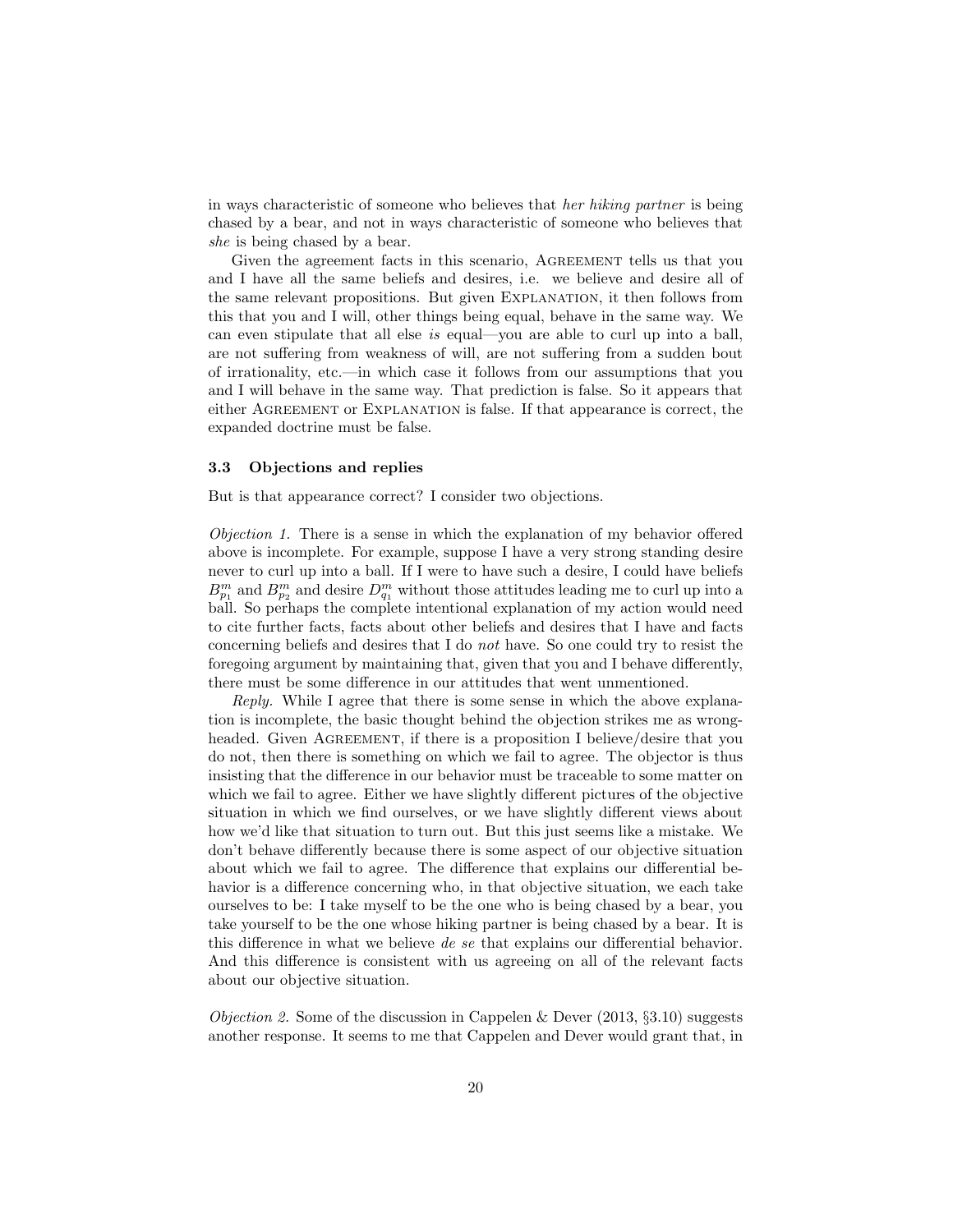the bear attack scenario, you and I do believe and desire all the same relevant propositions. They also appear to accept Explanation, the assumption that if two agents have all the same belief and desires, they will, other things being equal, behave in the same way (Cappelen & Dever 2013, 52). But how can they maintain both of these claims, given the foregoing argument? Their strategy is to invoke the "other things being equal" clause: you and I can be expected to behave in the same way only if all else is equal. And they deny that, in this case, other things really are equal.

We can re-state EXPLANATION as follows:

Suppose the fact that x performed action  $\alpha$  is explained by the fact that x has beliefs  $B_{p_1}^x, ..., B_{p_n}^x$  and desires  $D_{q_1}^x, ..., D_{q_k}^x$ .

Then, if y has also beliefs  $B_{p_1}^y, ..., B_{p_n}^y$  and desires  $D_{q_1}^y, ..., D_{q_k}^y$ , then if C is true, y will also perform  $\alpha$ .

where  $C$  denotes a conjunction of claims capturing the content of the "all else equal" clause. If any one conjunct of  $C$  is false, then  $x$  and  $y$  might have the same beliefs and desires even while x performs  $\alpha$  and y does not. As I noted above, it is a familiar point that clauses like  $C$  are difficult to specify in any simple and informative way. But I also noted that  $C$  would usually be thought to include the claim that  $\alpha$  is an action that y is able to perform. Your lifting a two hundred pound bag of sand might be explained by your beliefs and desires; I might have those same beliefs and desires, but fail to behave as you do because I am too weak to lift such a heavy object.

Cappelen and Dever's strategy is to suggest that the reason you and I behave differently in the bear attack scenario is that different actions are available to each of us. Consider, for example, 'the action that DN curls up.'<sup>26</sup> This is an action that is open to me, but not to you, i.e. an action I am able to perform but you are not. And consider 'the action that you call for help'. This is an action that is open to you, but not to me. Cappelen and Dever hold that I perform 'the action that DN curls up' and that my performing this action is explicable in terms of my beliefs and desires. But since you are unable to perform this action, the "all else equal" clause of the relevant instance of EXPLANATION is triggered, i.e. one of the conjuncts in that clause is false. This means we can maintain that Explanation is true, despite the fact that you and I have the same beliefs and desires but behave differently.

Reply. A notable feature of Cappelen and Dever's proposal is the use of *agent-specific* action types such as 'the action that DN curls up'. But do Cappelen and Dever also allow into their ontology agent-neutral actions, such as the (much more familiar) action of curling up? Unlike the former, the latter is an action that agents other than me can perform. Cappelen and Dever certainly write in various places as if they do accept action types of this sort (e.g. Cappelen & Dever 2013, 47). And it is a good thing too, since the idea that no two agents can perform the same action is absurd.

<sup>26</sup>This is Cappelen and Dever's way of describing actions; see Cappelen & Dever (2013, 52).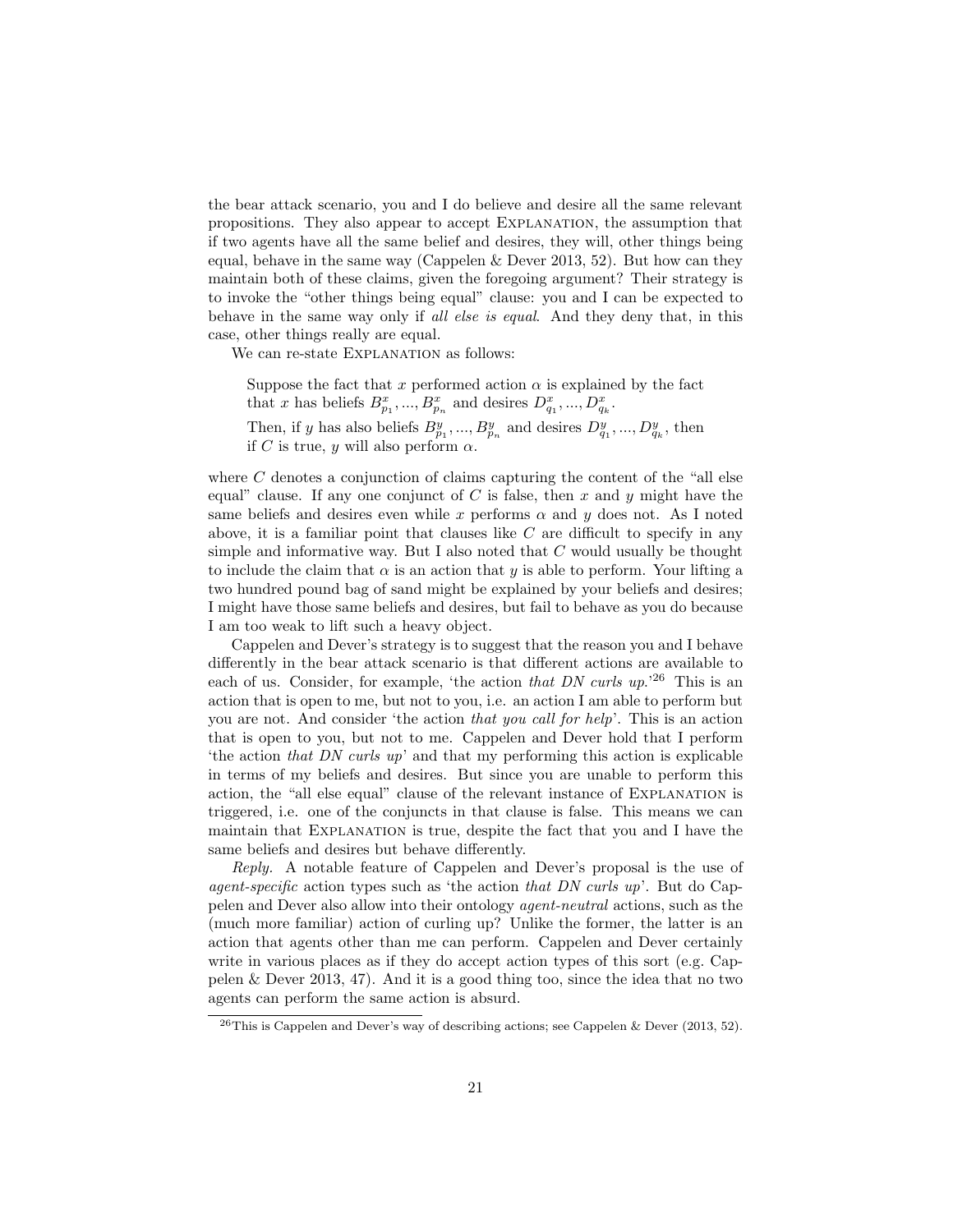But if they do accept the existence of agent-neutral action types, then the argument against the conjunction Agreement and Explanation can simply proceed as before.<sup>27</sup> For all Cappelen and Dever have done is to explain how the following can all be true: Explanation is true; my performing 'the action that DN curls up' is explained by my beliefs and desires; you and I have the same relevant beliefs and desires; you do not perform 'the action that DN curls  $up.$ ' Note that here the relevant instance of EXPLANATION is this:

Suppose the fact that DN performs 'the action that  $DN$  curls up' is explained by the fact that he has beliefs  $B_{p_1}^m$  and  $B_{p_2}^m$  and desire  $D_{q_1}^m$ .

Then if you have beliefs  $B_{p_1}^y$  and  $B_{p_2}^y$  and desire  $D_{q_1}^y$ , then if  $C_1$  is true, you too will perform 'the action that DN curls up'.

Note that the consequent of this 'suppose..., then...' discourse is true simply because  $C_1$  is false.  $C_1$  is false because it entails the false claim that you are able to perform 'the action that DN curls up'.

But if we have at our disposal the agent-neutral action of curling up, we get another instance of EXPLANATION:

Suppose the fact that DN performs the action of curling up is explained by the fact that he has beliefs  $B_{p_1}^m$  and  $B_{p_2}^m$  and desire  $D_{q_1}^m$ .

Then if you have beliefs  $B_{p_1}^y$  and  $B_{p_2}^y$  and desire  $D_{q_1}^y$ , then if  $C_2$  is true, you too will perform the action of curling up.

Since you *can* perform the action of curling up, there is no parallel objection to the truth of  $C_2$ . And so our argument proceeds as before: we have a scenario in which I perform the action of curling up because of my beliefs and desires; you have those same beliefs and desires; but you don't curl up *despite the fact that* you are able to perform this action. If all those things are true, this instance of Explanation must be false.

# 3.4 Is the problem specific to the de se?

I think the foregoing constitutes a genuine problem for the expanded doctrine. And I think this problem constitutes a substantial challenge to de se skepticism. For it is not at all obvious how one might construct a nonindexical case that would pose a similar challenge to the conjunction of Agreeement and Explanation. In what follows, I want to bolster this point, by exploring some considerations that suggest that the problem here really is specific to the de se.

I begin with two definitions. Consider two agents  $x$  and  $y$ ,  $x$  possessing belief  $B_p^x$  and y possessing belief  $B_q^y$ . Let us say that  $B_p^x$  and  $B_q^y$  are agreement-similar iff x and y count as agreeing on something in virtue of x's possessing  $B_p^x$  and y's possessing  $B_q^y$ . And let us say that  $B_p^x$  and  $B_q^y$  are functionally similar iff  $B_p^x$  and  $B_q^y$  play the same causal role vis- $\hat{a}$ -vis other attitudes and action.

<sup>27</sup>Thanks to Eric Swanson for discussion on this point.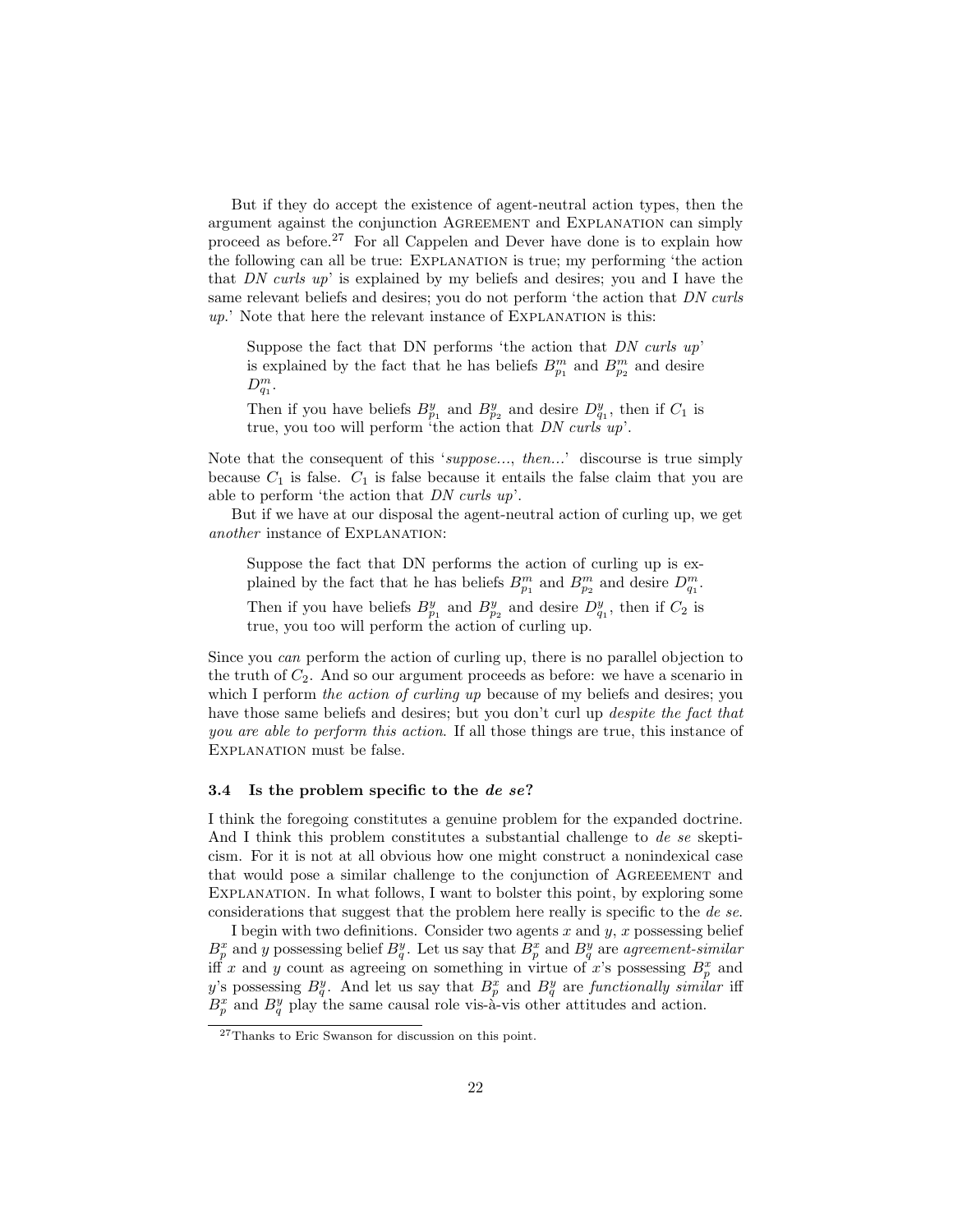Let me pause here to comment on this notion of functional similarity, since it is slightly different from the notion of sameness of functional role. Although sameness functional role implies functional similarity in my sense, the reverse implication may not hold. The functional role of an attitude has a backwardlooking aspect, which concerns the perceptions and attitudes that can cause it, and a forward-looking aspect, which concerns what it, together with other attitudes, can cause. We can think of the functional role of an attitude A as determining a pair of functions, a backward function and a forward function. The backward function is a function from perceptions and attitudes to  $A$ ; the forward function is a function from A and other attitudes to actions (and perhaps further attitudes). Functional similarity in my sense is sameness of forward function, rather than sameness of functional role, i.e. sameness of backward and forward function. It is the former notion that is relevant here, since EXPLANATION concerns only what actions an attitude can help to explain.

Two more definitions. Let us say that a pair of token beliefs  $(b, b')$  is a de se pair iff either  $b$  or  $b'$  (or both) is a de se belief. Let us say that a pair of token beliefs  $(b, b')$  is a non-de se pair iff neither b nor b' is a de se belief.

I shall shortly argue for the following two claims:

- (a) If Agreement is true, then if two beliefs are agreement-similar, they have the same content.
- (b) If Explanation is true, then if two beliefs are functionally distinct, then they differ in content.

Given these claims, it follows that if we can find a pair of beliefs  $(b, b')$  that are agreement-similar but functionally distinct, then either Agreement or Explanation is false. I think our bear attack case furnishes us with a pair of beliefs of that sort. But what is equally important is this: we can vindicate de se exceptionalism if we can show that the only such pairs are de se pairs. For if only de se pairs can be agreement-similar without being functionally similar, then the present problem arises specifically in connection with de se attitudes. I now proceed to argue for these claims.

The argument for (a) is straightforward. By the definition of agreementsimilarity, if two beliefs are agreement-similar, then the possessors of those beliefs count on agreeing on something in virtue of having those beliefs. And Agreement tells us that if two agents count on agreeing something in virtue of one's having belief  $B_p^x$  and the other's having belief  $B_q^y$ , then those beliefs have the same content, i.e.  $p = q$ . So if AGREEMENT is true, then if two beliefs are agreement-similar, they have the same content.

To see why (b) is true, suppose otherwise: suppose that Explanation is true, that x's belief  $B_p^x$  is functionally distinct from y's belief  $B_q^y$ , but that  $p = q$ . Now I take it that to say that  $B_p^x$  and  $B_q^y$  are functionally distinct just means the following: that there are attitude types  $A_{r_1},..., A_{r_n}$  and an action  $\alpha$ such that x's possessing  $B_p^x, A_{r_1}^x, ..., A_{r_n}^x$  would cause x to perform  $\alpha$ ; but y's possessing  $B_q^y, A_{r_1}^y, ..., A_{r_n}^y$  would not cause y to perform  $\alpha$ . So suppose that x possesses attitudes  $B_p^x, A_{r_1}^x, ..., A_{r_n}^x$  and, as a result, performs action  $\alpha$ , and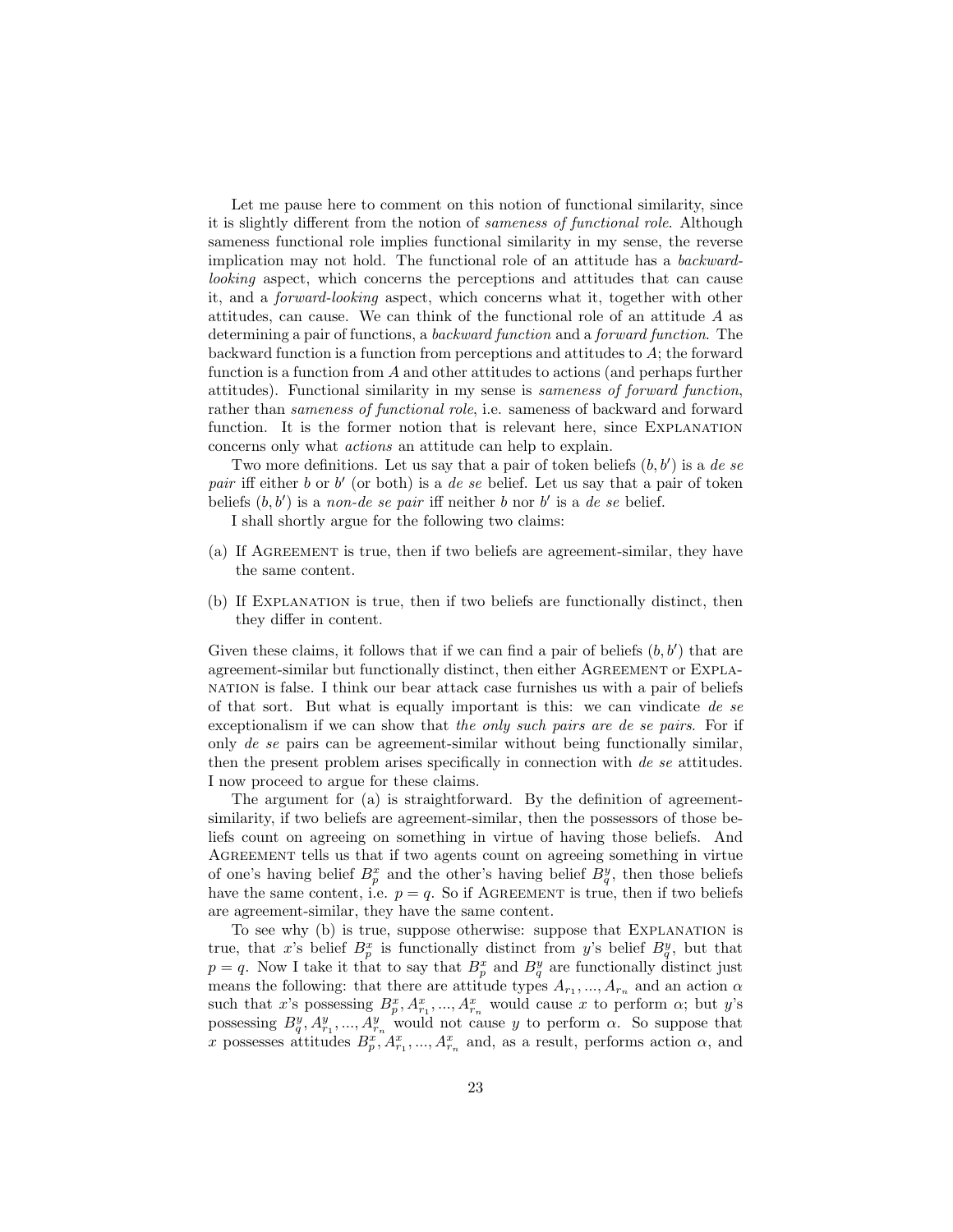that y possesses attitudes  $B_q^y, A_{r_1}^y, ..., A_{r_n}^y$  and does not perform action  $\alpha$ . Now presumably x's performing  $\alpha$  is explained by x's having  $B_p^x, A_{r_1}^x, ..., A_{r_n}^x$ , since it is these attitudes which cause x to perform  $\alpha$ . Now since  $p = q$ ,  $B_q^y = B_p^y$ . Thus, y also possesses attitudes  $B_p^y, A_{r_1}^y, ..., A_{r_n}^y$ . Assuming each of the  $A_{r_i}$  is either a belief or a desire, it follows from EXPLANATION that, so long as all else is equal, y will perform action  $\alpha$ . But if we stipulate that all else is equal, we reach a contradiction, since we were supposing that  $y$  did not perform  $\alpha$ . So if EXPLANATION is true,  $B_p^x$  and  $B_q^y$  must differ in content after all—p must be distinct from q.

Now I shall argue that there are de se pairs  $(b, b')$  where b and b' are agreement-similar but not functionally similar. For example: my de se belief that I will be mauled unless I curl up into a ball and your corresponding de te belief. These beliefs are agreement-similar: we count as agreeing that I will be mauled unless I curl up into a ball in virtue of our having these beliefs. But these beliefs are not functionally similar. My belief combines with my de se desire that I not be mauled to cause me to curl up in to a ball. Let's assume, as seems natural, that you too have a de se desire that you not be mauled. My de se desire is presumably either type-identical with your de se desire or it is type-identical with your de te desire that I not be mauled. But your de te belief that I will be mauled unless I curl up into a ball does not combine with either of these desires to cause you to curl up into a ball, even though all else is equal. So my de se belief that I will be mauled unless I curl up into a ball and your de te belief that I will be mauled unless I curl up into a ball are not functionally similar.

If AGREEMENT is true, it follows from (a) that these beliefs have the same content, since they are agreement-similar. But if Explanation is true, it follows from (b) that they do not have the same content, since they are functionally distinct. Since it cannot be that they both have, and do not have, the same content, either Agreement or Explanation is false.

This is essentially the same argument we gave in §3.2 in a slightly different guise. But this way of setting things up allows us to ask whether non-de se attitudes pose a similar problem. And, at least prima facie, it seems that they don't. For if the elements of a non-de se pair are agreement-similar, there is a case to be made that they will also be functionally similar. Suppose, for example, that I believe that Mark Twain is buried in Elmira, i.e. I have a belief that I could express by saying, "Mark Twain is buried in Elmira." What would it be for you to have a belief that is agreement-similar to mine? Presumably, it would be for you to have a belief that you could express by uttering the same sentence. But here it is quite plausible that our beliefs are also functionally similar. If, for example, I want to visit Mark Twain's grave, my belief might cause me to seek routes to Elmira. But if you too want to visit Mark Twain's grave, your belief would likely have similar sorts of effects on your behavior.

This suggests a potential asymmetry between de se beliefs and non-de se beliefs:

• There are de se pairs  $(b, b')$  such that b and b' are agreement-similar, but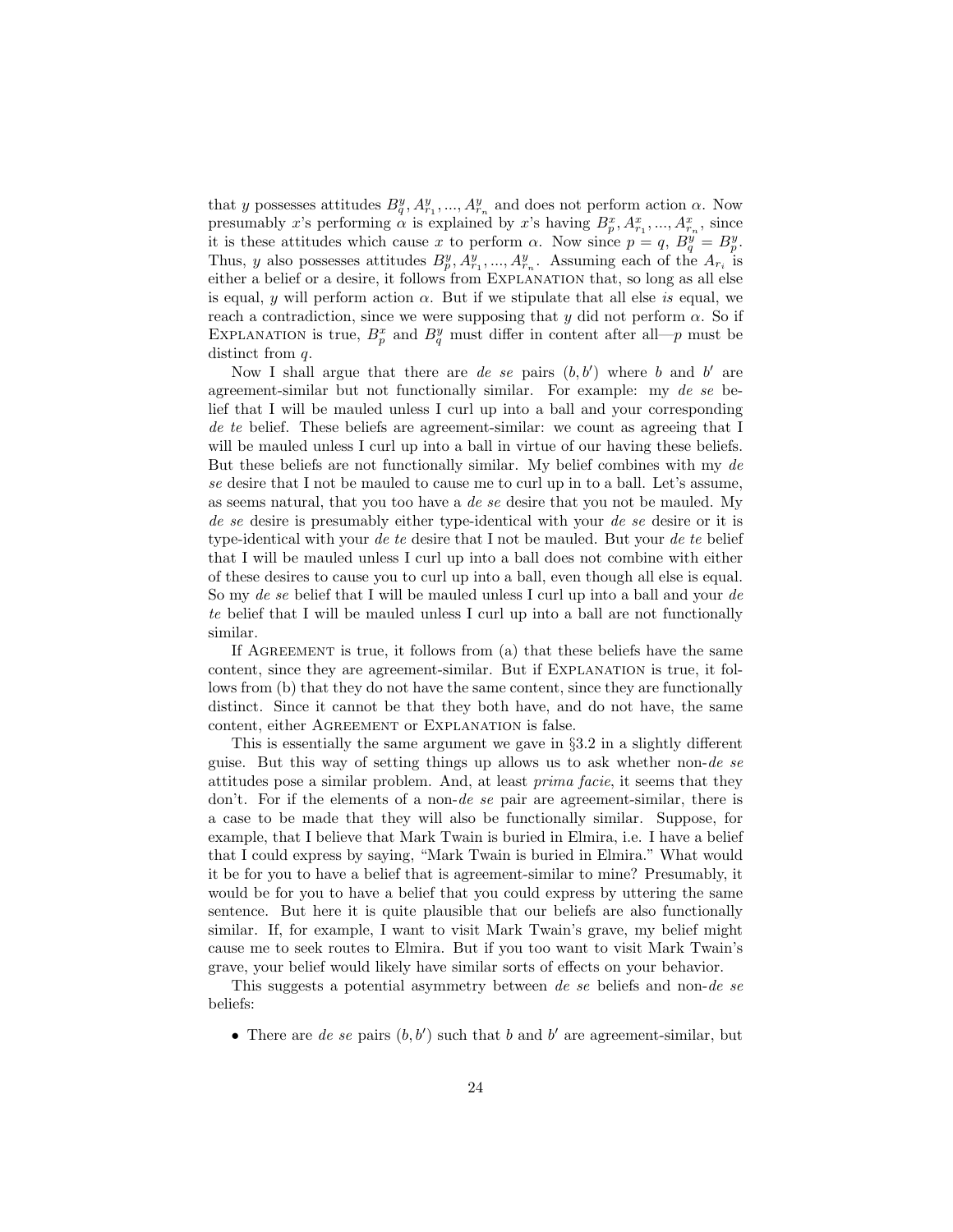not functionally similar (and vice-versa).

• For all non-de se pairs  $(b, b')$ , if b and b' are agreement-similar, they are functionally similar.

If these claims are correct, then the problem for the expanded doctrine that I have been exploring is specific to the *de se* case. Since they seem correct to me, it seems to me that the de se exceptionalist is right: de se attitudes really do raise a distinctive problem for an otherwise attractive picture of propositions and attitudes.

# 4 Theories of de se attitudes

In §2.1, we noted that many of the famous examples discussed in the literature on de se attitudes appear to be Frege cases. I left it open that such cases might pose a problem for the original doctrine of propositions. But (following my skeptical friends) I noted that it seemed doubtful that focussing on de se Frege cases would reveal a problem specific to the de se.

Focussing on Frege cases has another downside, which is that it is somewhat unclear what the connection is between de see Frege cases and the specific sorts of theories of de se attitudes that we find in the literature. For example, Heimson might believe de se that he is Hume without believing that the man with the red overcoat is Hume (where Heimson is, in fact, the man with the red overcoat). Why would this case lead anyone to reject ABSOLUTENESS, as Lewis does? Why would it lead Perry to reject the idea that believing is a two-place relation to between an agent and a content? Or consider Frege's thesis that the content of a *de se* attitude is *private*, i.e. something that only the owner of the attitude can entertain. Frege's claim was about de se (or perhaps indexical) attitudes specifically, not about 'singular' attitudes in general. But why would the Heimson case lead Frege to this surprising doctrine, if the structurally similar case of Heimson's wife (cf. §1.1) would not?

An advantage of the approach taken here is that it can help us to see why we might find in the literature views that have these specific sorts of features. For example, I will presently argue that it is a short step from EXPLANATION to a thesis that is incompatible with the *conjunction* of ABSOLUTENESS and the thesis all contents are public or shareable. Thus, it is not surprising that we should find in the literature a view like Lewis's, which denies ABSOLUTENESS, or a view like Frege's, which denies the shareability of de se contents. Similarly, the conflict between Agreement and Explanation suggests that no single type of entity can play two theoretical roles traditionally associated with the notion of content. It is not surprising, then, to find theories like Perry's, which assign two entities to each attitude, one corresponding to each of these theoretical roles.

My interest here is not primarily historical. I am not suggesting that any of these theorists really arrived at his or her view by reacting to the problem of de se attitudes as I have formulated it. Nevertheless, I think it will prove illuminating to show that these disparate theories can be seen as reacting to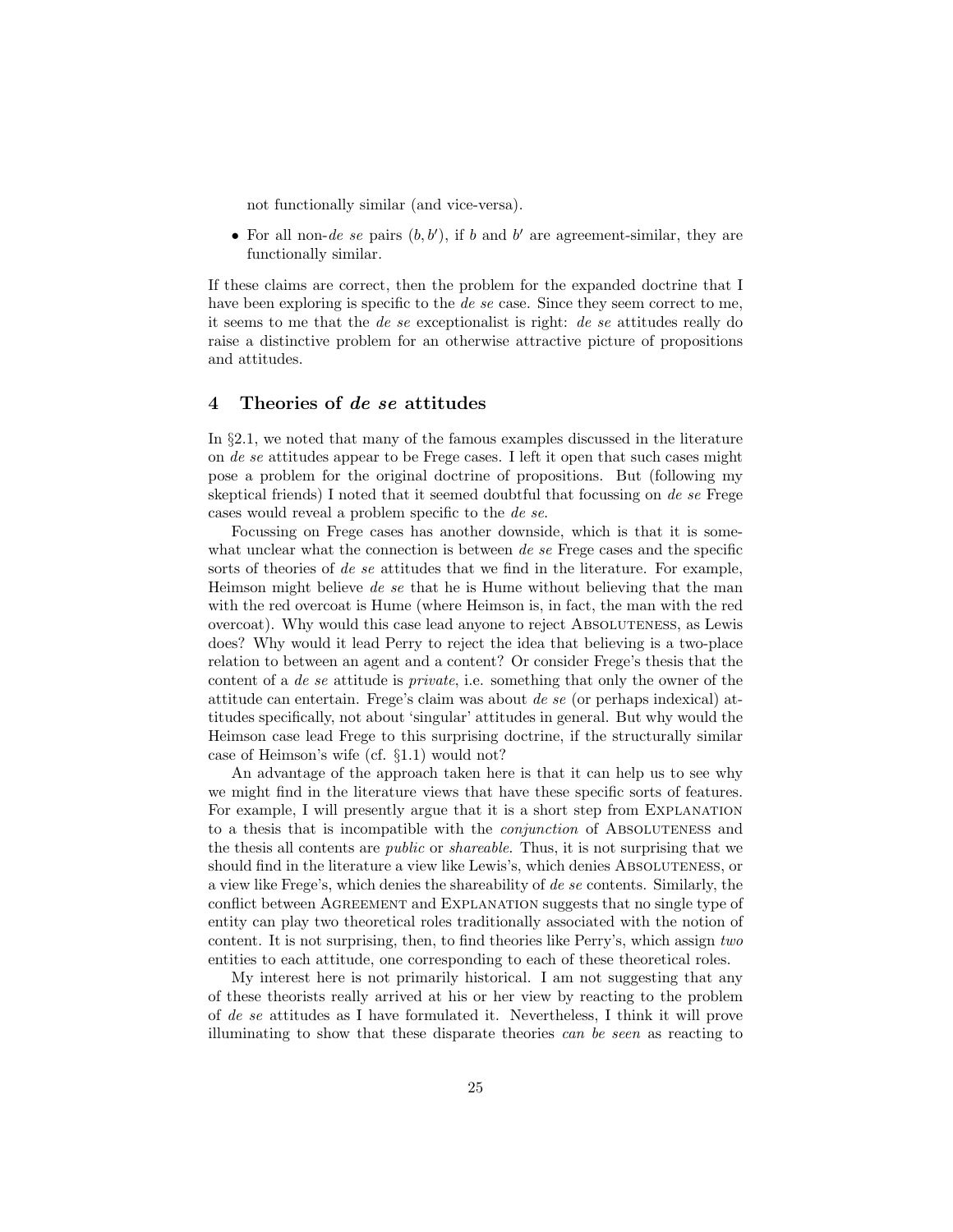our problem. My aim here is to provide something of a 'rational reconstruction' of the debate over these issues, with the goal of getting clearer on the space of theoretical options.

### 4.1 Frege and Lewis

As I just noted, one might react to the problem of de se attitudes by rejecting the idea that attitude relations are two-place relations between agents and contents. Let us put aside this idea for a moment, and consider the (in some ways) more conservative reaction of retaining theses (1) and (2) of the expanded doctrine. A philosopher who takes this option must then reject either Explanation or AGREEMENT; let us consider philosopher who rejects AGREEEMENT in order to retain EXPLANATION.

What sorts of theories is such a philosopher in a position to accept? Here I will argue that a philosopher of this sort is likely to be led either to a theory like Lewis's or to a theory like Frege's. My argument will proceed in two steps. First, I will argue that it is a short step from Explanation to a principle that I will call "DE SE CONTENT." I will then show that this latter principle conflicts with the conjunction of Absoluteness and the claim that contents are shareable.

But before I embark on that argumentative journey, it will be good to say a bit more about the idea that contents are shareable. Let us set out that idea as follows:

#### PUBLICITY

Generally speaking, the contents of attitudes are public or shareable, i.e. if an agent  $x$  can entertain a content  $p$ , then so can any other agent y.

The "generally speaking" qualification is intended to accommodate the fact that there may be some restrictions on just who can entertain which contents. Someone (e.g. a small child) who 'lacks certain concepts' (as we say) may be unable to entertain certain propositions. And if there are acquaintance requirements on having singular or de re beliefs, then someone who lacks acquaintance with a particular individual may not be able to entertain certain singular propositions concerning that individual. Neither of these qualifications will matter in what follows.

One motivation for PUBLICITY is that contents must be public if they are to serve as the objects of communication, agreement, and disagreement (cf. Frege 1918/1956, 301-302). Take our principle Agreement; it is consequence of this principle that if x and y agree on something, then there is a content p that both believe. This content p, then, is something that both x and y can entertain—it is shareable, at least in the sense that both  $x$  and  $y$  can believe it. (Of course, there may be other motivations for PUBLICITY in addition to this one.)<sup>28</sup>

<sup>28</sup>The Stanford Encyclopedia of Philosophy defines propositions as "the sharable objects of the attitudes and the primary bearers of truth and falsity" (McGrath 2014). If truth and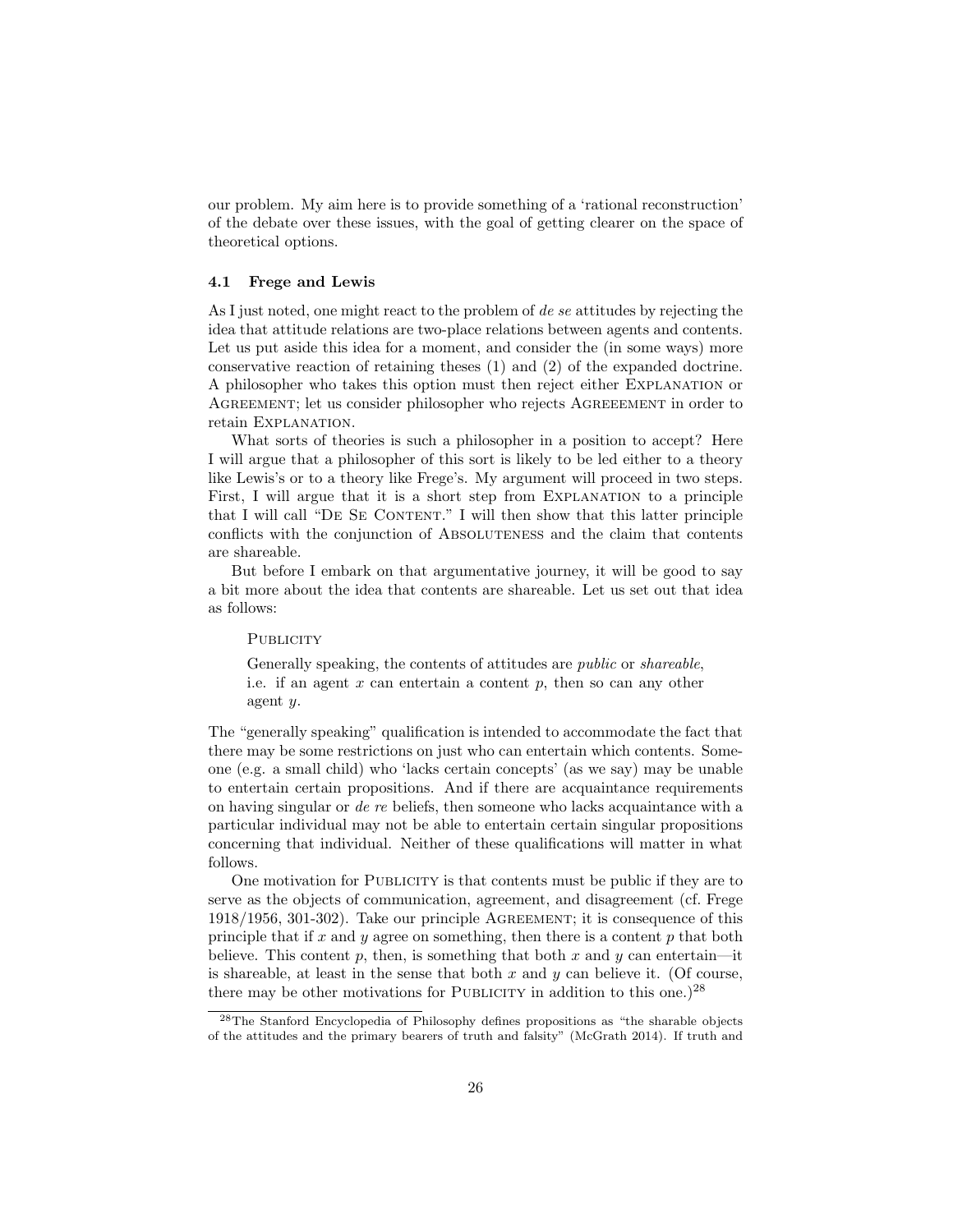As I mentioned above, Frege famously denied that the contents of de se attitudes were public:

Now everyone is presented to himself in a particular and primitive way, in which he is presented to no-one else. So, when Dr. Lauben thinks that he has been wounded, he will probably take as a basis this primitive way in which he is presented to himself. And only Dr. Lauben himself can grasp thoughts determined in this way. (Frege 1918/1956, 298)

(Frege's 'thoughts' are our contents or propositions.) If Publicity is taken to entail the shareability of the contents of de se attitudes, then Frege denied PUBLICITY.<sup>29</sup>

Now for the promised two-part argument. First part: I begin by tracing a route from EXPLANATION to the aforementioned principle (viz. 'DE SE CON-TENT'). In  $\S 3.4$ , I argued for the following claim:

(b) If Explanation is true, then if two beliefs are functionally distinct, then they differ content.

In that section, I also argued that my de se belief that I will be mauled unless I curl up into a ball is functionally distinct from your corresponding de te belief. Now it is natural to suppose that if you accept that claim, then you will also accept a more general claim, something along these lines:

(c) If  $B_p^x$  is a token de se belief to the effect that x is F, and  $B_q^y$  is not a token de se belief to the effect that y is F, then  $B_p^x$  and  $B_q^y$  are functionally distinct.

Assuming Explanation, claims (b) and (c) entail the following principle:

DE SE CONTENT

If  $B_p^x$  is a token de se belief to the effect that x is F, and  $B_q^y$  is not a token de se belief to the effect that y is F, then  $B_p^x$  and  $\dot{B}_q^y$  differ in content, i.e.  $p \neq q$ .

Note that this is equivalent to the following:

If  $B_p^x$  is a token de se belief to the effect that x is F, and  $B_p^x$  and  $B_q^y$  have the same content (so  $q = p$ ), then  $B_q^y$  is a token de se belief to the effect that  $y$  is  $F$ .

falsity are taken to be monadic properties of propositions, this definition encompasses both PUBLICITY and ABSOLUTENESS.

 $^{29}$ For developments of Frege's view, see Evans (1981), Peacocke (1981), McDowell (1984), Forbes (1987), Heck (2002), Kripke (2008), and Stanley (2011, Ch.3). For other views that reject Publicity for de se-related reasons, see Chisholm (1976), Schiffer (1978), Markie (1988), Hanks (2013), and Ninan (2012, 2013).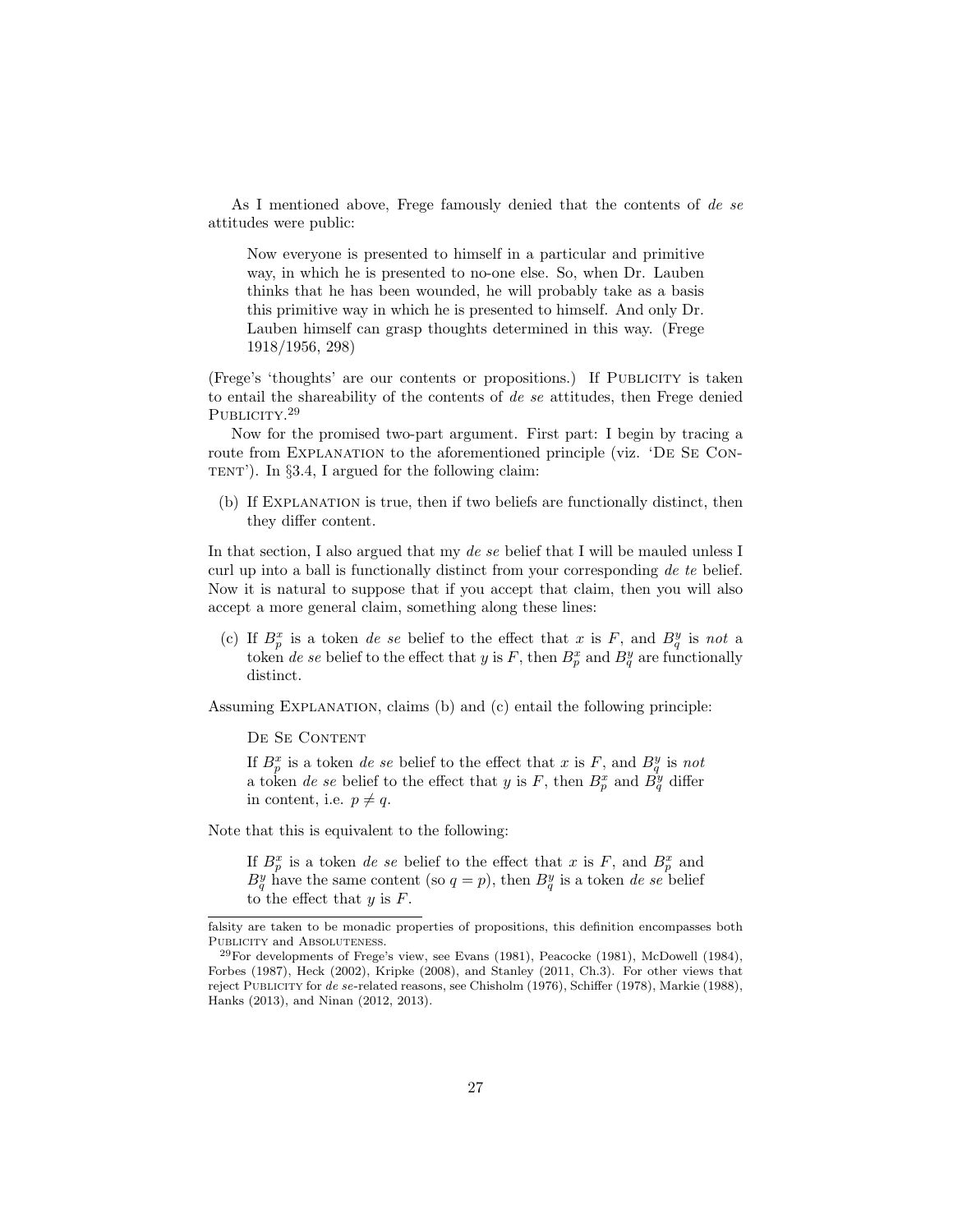I use both formulations in what follows. What De Se Content essentially says is that the property of being a de se belief to the effect that one is  $F$  is a property of a belief that is reflected in, or built into, the content of that belief. No one else can believe that content unless she also believes de se that she is F.

We now show that DE SE CONTENT, ABSOLUTENESS, and PUBLICITY are mutually incompatible. To see this, first note that if ABSOLUTENESS is true, then it looks like the following principle is also true:

#### (\*) If x has a belief b with content p, then b is true iff p is true.

Now suppose that I have a de se belief to the effect that I am being chased by a bear. As before, we let  $p_1$  be the content of my belief, and so  $B_{p_1}^m$  is my belief with content  $p_1$ . If PUBLICITY holds, then we would expect that agents other than me—like you, for example—could believe  $p_1$  too.<sup>30</sup> So let's suppose that you do believe  $p_1$ , and so  $B_{p_1}^y$  is your belief with content  $p_1$ . Given DE SE CONTENT, it follows that  $B_{p_1}^y$  is a de se belief to the effect that you are being chased by a bear.

Now note: our beliefs have different truth-conditions, despite having the same content.<sup>31</sup> My belief  $B_{p_1}^m$  is a de se belief to the effect that I'm being chased by a bear, so my belief  $B_{p_1}^m$  is true iff I'm being chased by a bear. Your belief  $B_{p_1}^y$  is a de se belief to the effect that you're being chased by a bear, so your belief  $B_{p_1}^y$  is true iff you're being chased by a bear. And now we have a problem. For suppose we add the following facts to our scenario: I am being chased by a bear and you are not. Then the truth-condition of my belief  $B_{p_1}^m$ is satisfied, while the truth-condition of your belief  $B_{p_1}^y$  is not. So my belief  $B_{p_1}^m$  is true, while your belief  $B_{p_1}^y$  is false. From (\*) and the fact that my belief with content  $p_1$  is true, it follows that  $p_1$  is true. From  $(*)$  and the fact that your belief with content  $p_1$  is not true, it follows that  $p_1$  is not true. So  $p_1$  is both true and not true. Contradiction. It follows that one of De Se Content, ABSOLUTENESS, and PUBLICITY must be false.

If one accepts Explanation, one is likely to also accept De Se Content, given the plausibility of  $(b)$  and  $(c)$ . And if one accepts that, one must reject either ABSOLUTENESS or PUBLICITY. From this perspective, it is no accident that one finds in the literature a theory like Lewis's that denies ABSOLUTENESS. Nor is it a surprise to find a theory like Frege's that denies PUBLICITY. If one responds to the problem of de se attitudes by hewing to the traditional idea that believing is a two-place relation between agents and contents, then it seems as though one must give up either AGREEMENT or EXPLANATION. If one resolves that dilemma in favor of Explanation, then one is very likely to also accept De SE CONTENT. And in light of what we've just seen, this means either rejecting ABSOLUTENESS (à la Lewis) or PUBLICITY (à la Frege).

<sup>30</sup>We can assume that you meet any conceptual/acquaintance requirements for entertaining  $p_1$ .

<sup>&</sup>lt;sup>31</sup>Two token beliefs *b*, *b'* have the same truth-conditions (in the relevant sense) iff in any orld *u* in which both *b* and *b'* evist *b* is true in *u* iff *b'* is true in *u* world w in which both b and b' exist, b is true in w iff b' is true in w.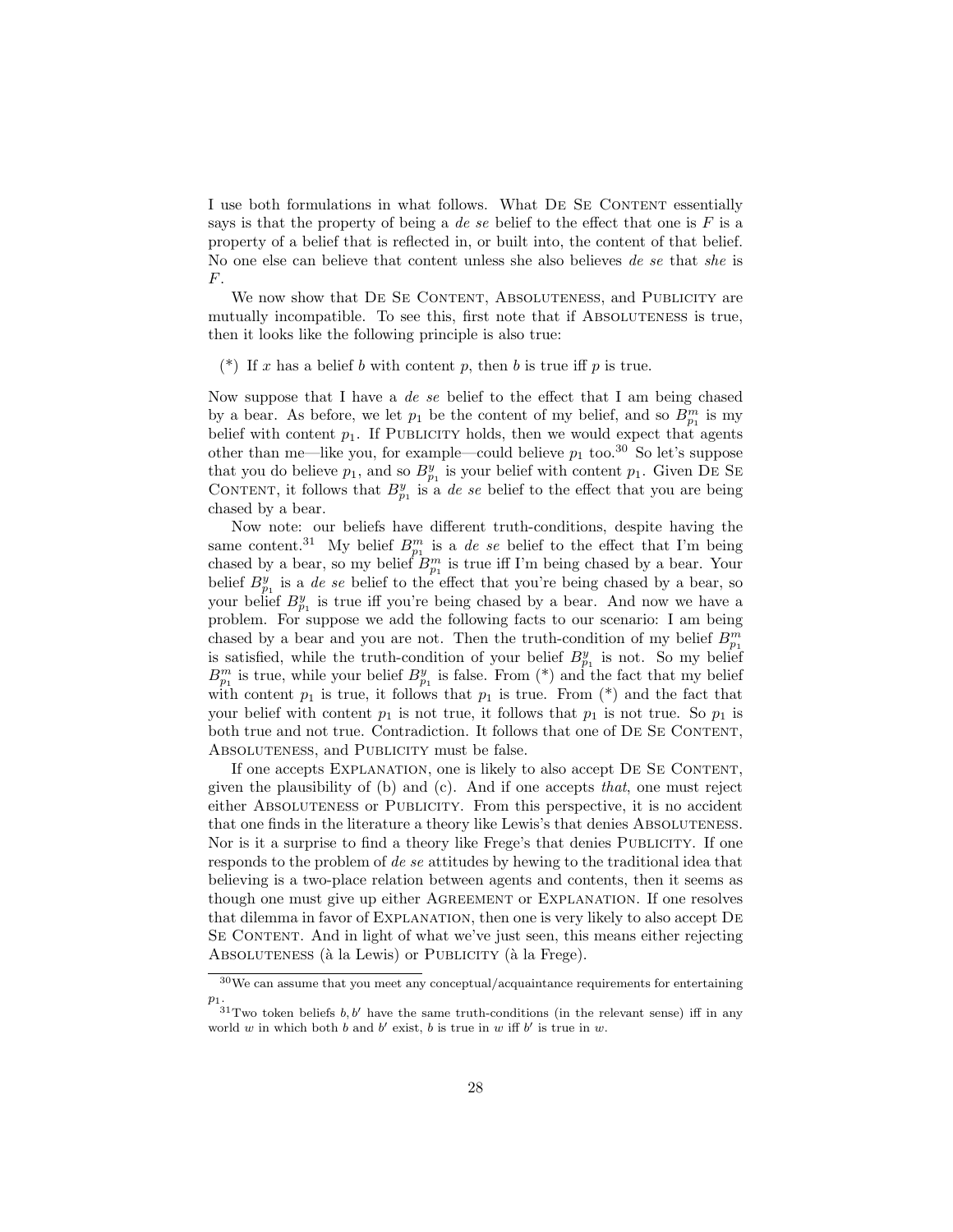### 4.2 Perry

In §3.4, I argued for these two claims:

- (a) If Agreement is true, then if two beliefs are agreement-similar, then they have the same content.
- (b) If Explanation is true, then if two beliefs are functionally distinct, then they differ in content.

I then argued that there are pairs of token beliefs  $(b, b')$  such that b and b' are agreement-similar but functionally distinct. Such as: my de se belief that I will be mauled unless I curl up into a ball and your corresponding de te belief. Suppose  $p_2$  is the content of my de se belief. If we say that  $p_2$  is also the content of your belief, we capture the fact that our beliefs are agreement-similar, but not the fact that they are functionally distinct. If, on the other hand, we say that  $p_2$  is not the content of your belief, we have the reverse problem: we capture the fact that our beliefs are functionally distinct, but not the fact that they are agreement-similar. No single entity can play both of the theoretical roles that the expanded doctrine assigns to the notion of content.

That suggests a natural (and well-known) solution: assign two content-like entities to my (and every) belief. Entity 1 can play the explanation-of-action role; let us call this the guise of the belief. Entity 2 can play the agreement role; let us continue to call this the content of the belief. This, at least in broad outline, is the sort of view that Perry advocated in his early papers on these topics (Perry 1977, 1979). The idea that de se attitudes require us to assign two content-like entities, rather than just one, to each attitude was one of Perry's many insights into these issues.

If guises are to play the explanation-of-action role, then the principle concerning the role of attitudes in the explanation of action will make essential reference to guises. So this approach will reject our principle Explanation in favor of a principle according to which two agents who believe and desire under the same guises will (other things being equal) act in the same way. To formulate that principle, let us use  $B^x_{\gamma,p}$  to denote a token belief of x's with guise  $\gamma$ and content p and  $D_{\delta,q}^x$  to denote a token desire of x's with guise  $\delta$  and content q. Using this notation, our amended principle is as follows:

### Guise Explanation

Suppose the fact that  $x$  performed action  $A$  is explained by the fact that x has beliefs  $B^x_{\gamma_1,p_1},...,B^x_{\gamma_n,p_n}$  and desires  $D^x_{\delta_1,q_1},...,D^x_{\delta_k,q_k}$ .

Then, if y has beliefs  $B_{\gamma_1,r_1}^y,...,B_{\gamma_n,r_n}^y$  and desires  $D_{\delta_1,s_1}^y,...,D_{\delta_k,s_k}^y$ , then, other things being equal,  $y$  will also perform  $A$ .

We could then combine this principle with AGREEMENT–or rather, with a slightly-reformulated version of AGREEMENT, since AGREEMENT assumes something that is now being rejected, viz. that believing is a two-place relation. The amended principle might look something like this: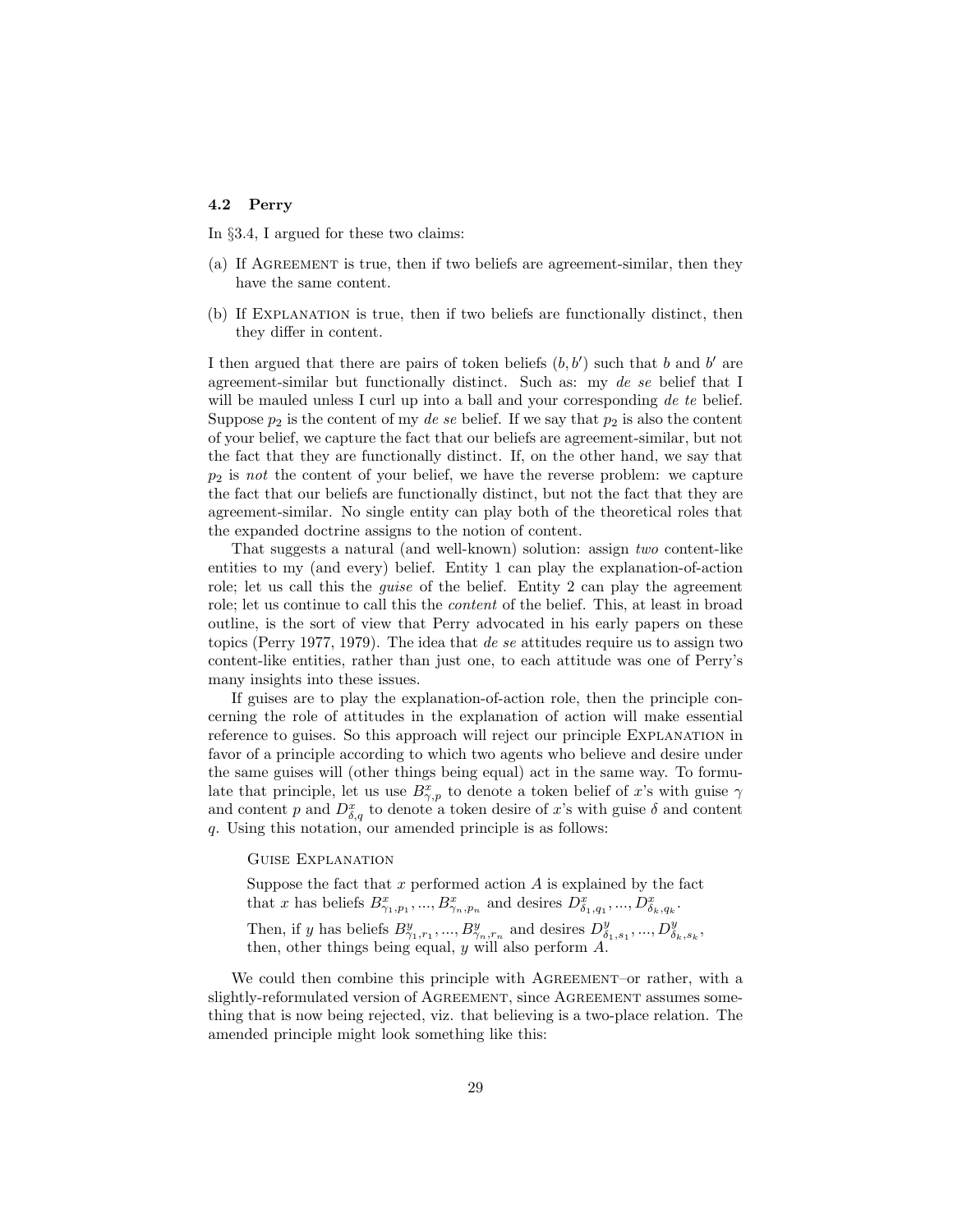### Agreement∗

Agreement is a two-place relation between a group of individuals and a content.

A group of individuals stands in the agreement relation to a content p iff for every member x of the group, there is a guise  $\gamma$  such that x believes  $p$  under  $\gamma$ .

Let  $B_{\gamma,p}^x$  and  $B_{\delta,q}^y$  be token beliefs belonging to x and y respectively. Then  $x$  and  $y$  agree on something in virtue of  $x$ 's having token belief  $B_{\gamma,p}^x$  and y's having token belief  $B_{\delta,q}^y$  iff  $p=q$ .

Unlike Agreement and Explanation, Agreement<sup>∗</sup> and Guise Explanation appear to be compatible. To appreciate this, it might help to think about how this approach applies to the bear attack scenario. Consider my de se belief b that I will be mauled unless I curl up into a ball, and your corresponding  $de$  te belief  $b'$ . Since these beliefs are functionally distinct, they will be associated with different guises. On Perry's approach, the guise of a belief is the property–or "relativized proposition"–which Lewis takes to be the content of that belief. So the guise of  $b$  will the property that  $x$  has just in case  $x$  will be mauled unless  $x$  curls up into a ball; and the guise of  $b'$  will be something like the property of having a hiking partner who will be mauled unless he or she curls up into a ball. But since we count as agreeing in virtue of my having b and your having b', these beliefs will have the same *content*. On Perry's approach, the content of  $b$  and  $b'$  would be the singular proposition that DN will be mauled unless he curls up into a ball. We might identify this with either a set of possible worlds or a Russellian proposition containing DN as a constituent.

#### 4.3 A fourth and final theory

I want to consider one last approach, one which I think has an important advantage over the theories considered so far, but which also faces challenges of its own.

The preceding approaches all face a prima facie problem in characterizing agreement. This is perhaps most obvious when we consider Lewis and Frege. If I believe de se that I am in danger and you have the corresponding de te belief, then, intuitively, you and I should count as agreeing on something. But both Lewis and Frege deny that our beliefs have the same content, and so they are committed to denying Agreement. But what do they propose to put in its place?

It might be thought that Perry's approach enjoys an advantage here; I suggested as much in the previous subsection. But when we look a bit more deeply at Perry's account, it isn't so clear that it correctly characterizes the relevant notion of agreement. To see what the problem is, imagine that neither you nor I know that I am DN. I believe de se that I am in great danger, but that DN is not. You, on the other hand, believe de te that I am in no danger, but that DN is. It seems that if we began to speak about these matters, we could quickly find ourselves in conflict.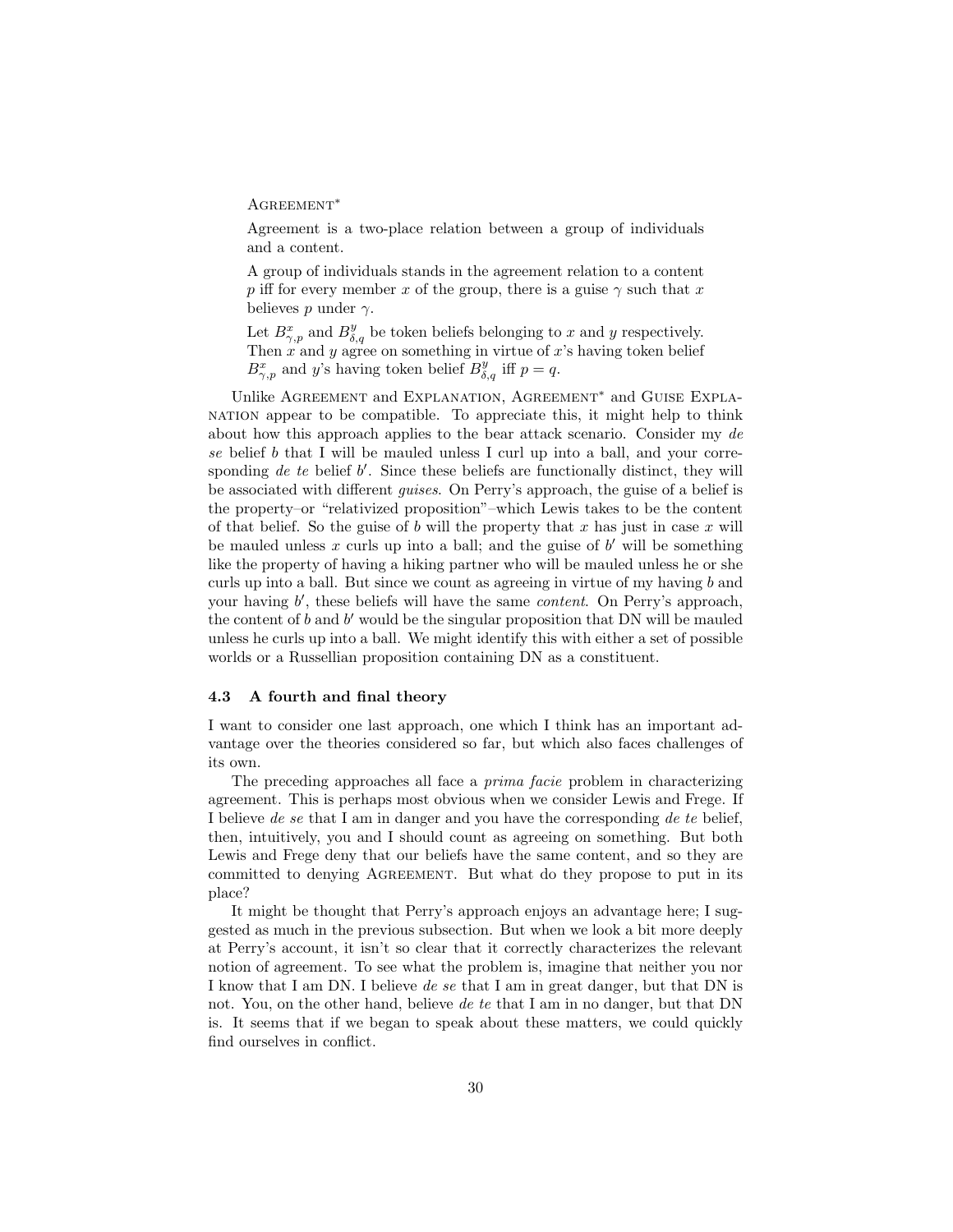But given AGREEMENT<sup>\*</sup>, Perry's account would appear to say that you and I count as agreeing that I am in danger. (We would also presumably count as agreeing that I am not in danger.) For there is a guise under which I believe the singular proposition that DN is in danger, and there is a guise under which you believe that singular proposition. Thus, according to AGREEMENT<sup>\*</sup>, we stand in the agreement-relation to that proposition. Now maybe there is a 'coarsegrained' sense of "agree" on which we count as agreeing that I am in danger. I am skeptical of this, but even if we grant it, it seems clear that there is a 'fine-grained' sense of "agree" on which we do not count as agreeing that I am in danger. It is this latter notion which Perry's account seems to have trouble capturing.

Thus, it appears that all three of these approaches to de se attitudes face a prima facie problem when it comes to characterizing agreement. Maybe the trouble is merely prima facie; maybe each of these theories has the resources to overcome this difficulty. Alternatively, maybe the difficulty is not that serious, since perhaps the only robust notion of inter-personal agreement that we have is a coarse-grained one. If so, then it seems to me all of these theories are in the clear, since both Lewis and Frege will likely have the resources to define a suitable coarse-grained notion of agreement.

But there is an alternative approach that appears to avoid these problems altogether. Versions of the approach I have in mind are defended in Stalnaker (2008, Ch.3) and Moss (2012), but I will describe the approach in my own way. Suppose we take the contents of attitudes to be Lewisian properties. Now Lewisian properties are relativistic in the sense that some of them vary in truthvalue across world-mates. But of course not all Lewisian properties vary in truth-value across world-mates. For example, on this approach, the content of my belief that someone owns a typewriter is the property of being such that someone owns a typewriter. This does not vary in truth-value across individuals who inhabit the same world. If this property is true for me, it is true for you, and vice-versa. Properties that do not vary in truth-value across world-mates are called boring properties, and a property that is not boring is called interesting (cf. Egan 2006, 107). The property of being in danger, for example, is an interesting property, since it might be true for me but false for you.

One way of thinking of the approach I am presently outlining is that any of my de se beliefs can be associated with two properties, an interesting property and a boring property. We can, if we like, say that any given de se attitude has two *contents*, a boring content and an interesting content.<sup>32</sup> For example, when I believe de se that I am in danger, my belief has an interesting content which is the property of being in danger. This interesting content corresponds to the functional role of the belief, in the sense that any belief that is functionally distinct from my belief will be associated with a different interesting content. But my belief is also associated with a boring content, one that doesn't vary in truth-value between me and you. This content can play a role in characterizing

<sup>32</sup>I think neither Stalnaker nor Moss says precisely this, though it is not too far off from things they do say.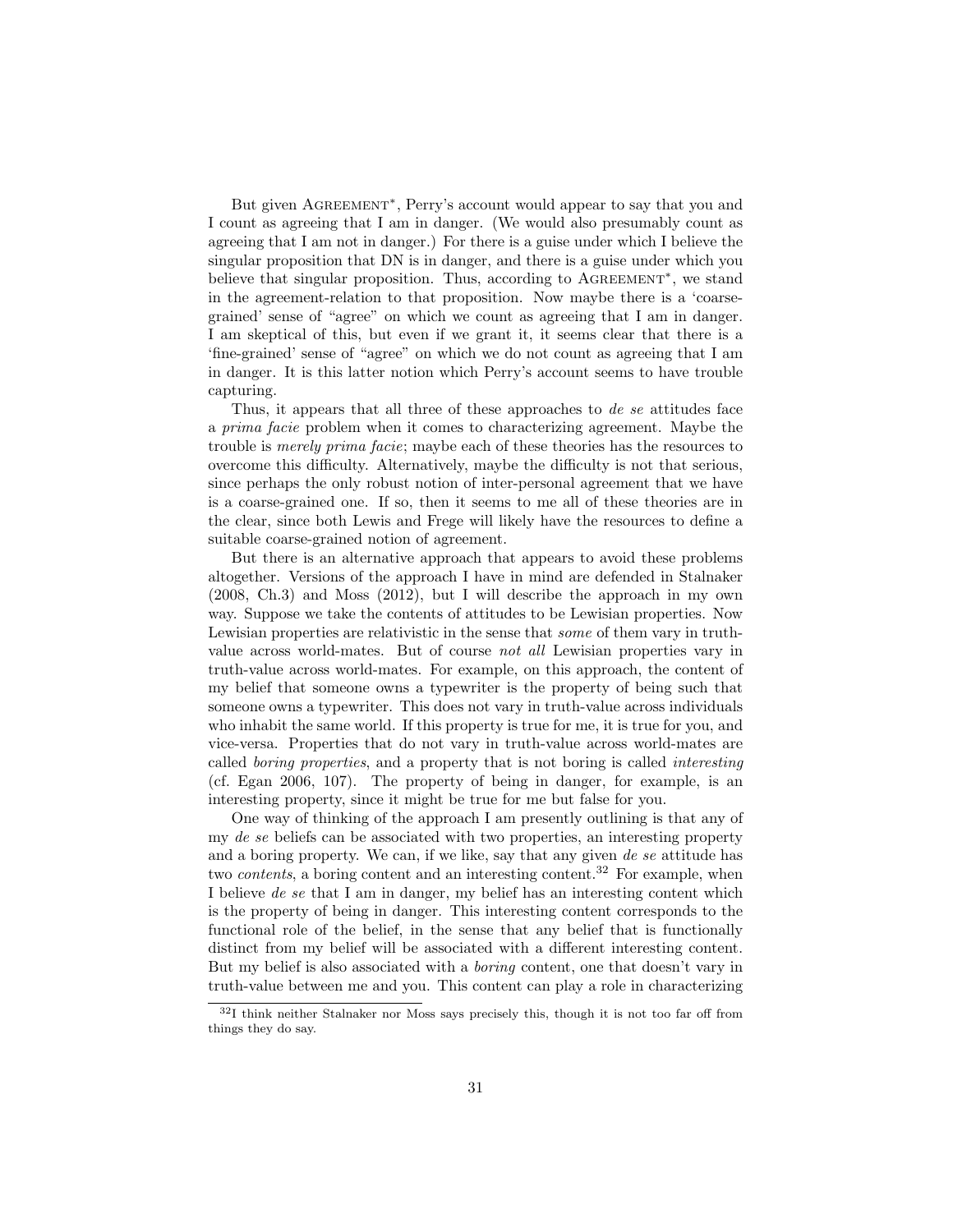agreement. Suppose, for example, that you believe de te that I am in danger. Then this approach will say that the interesting content of your belief differs from the interesting content of mine, since our beliefs are functionally distinct. (This interesting content of your belief would be something like the property of being an x such that x's hiking partner is in danger.) But the boring content of your belief may well be the same as the boring content of mine. This is possible because, even though the boring content of my belief is a Lewisian property, it is a property that is true for me iff it is true for you. So on this approach, agreement is a matter of sameness of boring content.

The reason this is not simply a notational variant of Perry's theory is that, on this approach, the boring content of a *de se* attitude will not, in general, be a 'singular' property. For example, the boring content of my de se belief that I am in danger need not be the singular property of being such that DN is in danger (cf. Moss 2012, 230). Thus, the present approach avoids the trouble facing Perry's approach, for the boring content of my de se belief that I am in danger will be distinct from the boring content of of your belief that DN is in danger. Thus, we can combine this account with something like AGREEMENT or AGREEMENT<sup>∗</sup> without having to say that you and I agree in virtue of having these beliefs.

This account strikes me as having the virtues of Perry's account without its vice. But this account faces a difficulty of its own. The trouble comes when we ask what the boring content of a de se attitude is. What, for example, is the boring content of my de se belief that I am in danger? If it is not the singular property of being such that DN is in danger, what is it? For reasons discussed in §2.1, it is doubtful that we could identify the boring content of my belief with any purely qualitative property, such as the property of being such that the F is in danger (for some qualitative property  $F$ ). For if I think I might be in a reduplication universe, then there will be no qualitative property  $F$ that I believe is uniquely instantiated; in that case, there will be no qualitative property  $F$  such that I believe that the  $F$  is in danger. But if the boring content of my belief is not the singular property that DN is in danger, nor a qualitative property, what else is left?

This looks to me like a serious problem.<sup>33</sup> But even if this particular property-theoretic account is untenable, considering it is instructive in at least one respect. For it reveals what sort of structure a satisfactory theory ought to have. It ought to assign two content-like entities to each de se attitude, one that captures the functional aspect of the attitude, and another which captures the role the attitude plays in agreement. But in order to do the latter, 'agreementcontents' will need to be assigned to attitudes in a fine-grained manner (e.g. the agreement-content of my de se belief that I am in danger ought to be distinct from the agreement-content of your belief that DN is in danger). So even if we don't yet know how to formulate a fully satisfactory theory of these matters, we at least now know what it is we are looking for.<sup>34</sup>

<sup>33</sup>Though see Stalnaker (2008, Ch.3) and Moss (2012, 230-231) for some discussion.

 $34$ My own hope is that *multi-centered worlds* will be of use in formulating an account with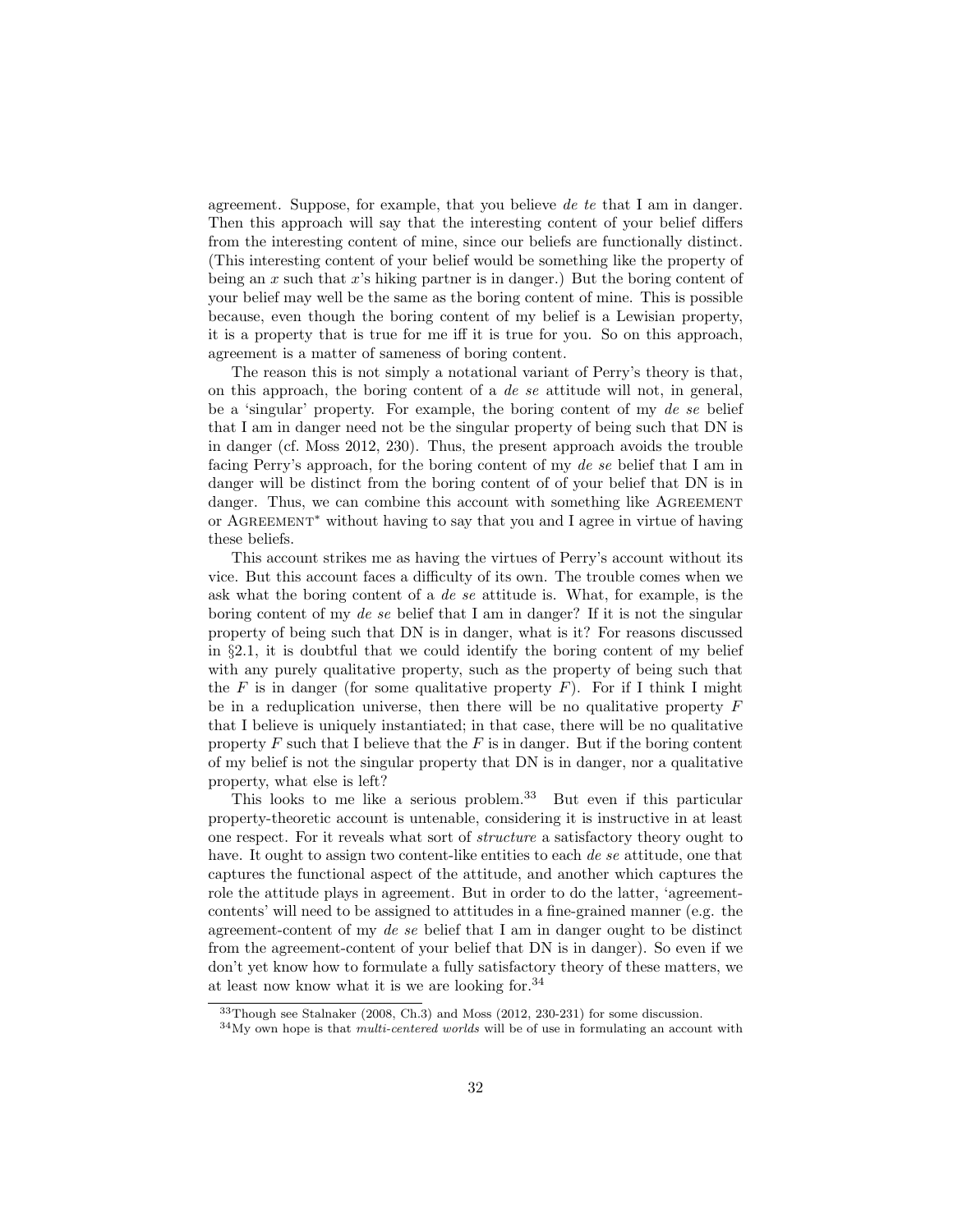# References

- G. E. M. Anscombe (1975). 'The First Person'. In S. Guttenplan (ed.), Mind and Language. Oxford University Press, Oxford.
- S. E. Boer & W. G. Lycan (1980). 'Who, Me?'. Philosophical Review 89(3):427– 466.
- C. Brown (2011). 'Narrow Mental Content'. In E. N. Zalta (ed.), The Stanford Encyclopedia of Philosophy. Fall 2011 edn.
- H. Cappelen & J. Dever (2013). The Inessential Indexical. Oxford University Press, Oxford.
- H. Cappelen & J. Hawthorne (2009). Relativism and Monadic Truth. Oxford University Press, Oxford.
- H.-N. Castañeda (1966). "He': A Study in the Logic of Self-Consciousness'. Ratio 8:130–157.
- H.-N. Castañeda (1967). 'Indicators and Quasi-indicators'. American Philosophical Quarterly 4:85–100.
- H.-N. Castañeda (1968). 'On the logic of attributions of self-knowledge to others'. The Journal of Philosophy 68(15):439–456.
- D. J. Chalmers (2002). 'The Components of Content'. In D. Chalmers (ed.), Philosophy of Mind: Classical and Contemporary Readings. Oxford University Press, New York.
- R. Chisholm (1976). Person and Object. Open Court, La Salle, IL.
- R. Chisholm (1981). The First Person. The Harvester Press, Brighton.
- P. Churchland (1979). Scientific Realism and the Plasticity of Mind. Cambridge University Press, Cambridge, Cambridge.
- M. Devitt (2013). 'The Myth of the Problematic  $De Se'$ . In A. Capone & N. Feit (eds.), Attitudes De Se: Linguistics, Epistemology, Metaphysics. CSLI Publications, Stanford.
- I. Douven (2013). 'The Epistemology of De Se Beliefs'. In A. Capone & N. Feit (eds.), Attitudes De Se: Linguistics, Epistemology, Metaphysics. CSLI Publications, Stanford.
- A. Egan (2006). 'Secondary Qualities and Self-Location'. Philosophy and Phenomenological Research 72(1):97–119.
- G. Evans (1981). 'Understanding Demonstratives'. In H. Parret & J. Bouveresse (eds.), Meaning and Understanding. Walter de Gruyter, Berlin. Reprinted in Evans 1985, 291–321. Page references are to the 1985 reprint.
- G. Evans (1985). Collected Papers. Clarendon Press, Oxford.
- N. Feit (2008). Belief baout the Self: A Defense of the Property Theory of Content. Oxford University Press, New York.
- J. A. Fodor (1987). Psychosemantics: The Problem of Meaning in the Philosophy of Mind. The MIT Press, Cambridge, MA.

the right structure. See Ninan (2010) and Torre (2010) for relevant discussion.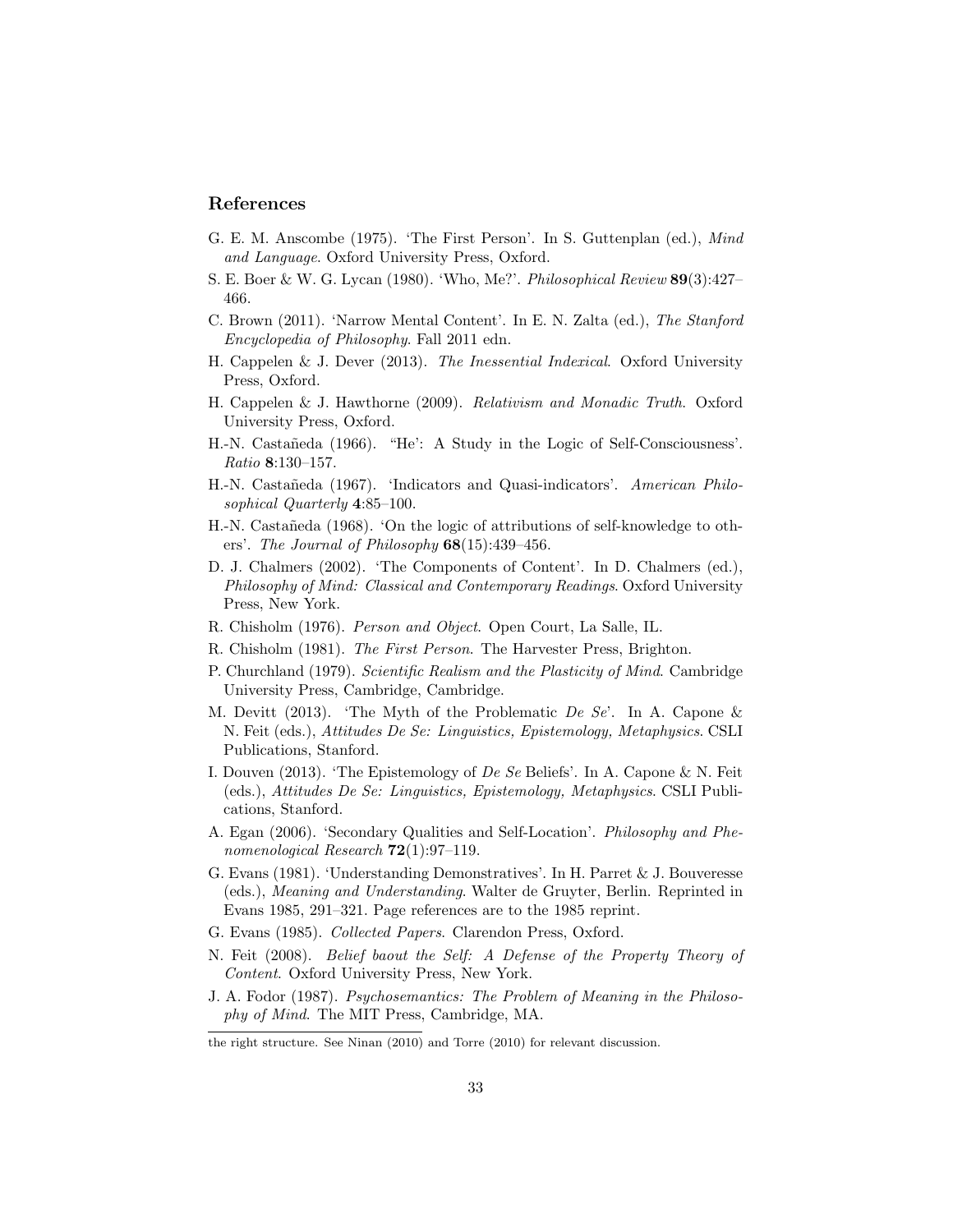- J. A. Fodor (1990). A Theory of Content and Other Essays. MIT Press, Cambridge, MA.
- G. Forbes (1987). 'Indexicals and Intensionality: A Fregean Perspective'. The Philosophical Review 96(1):3–31.
- G. Frege (1918/1956). 'The Thought: A Logical Inquiry'. Mind 65(259):287– 311.
- P. T. Geach (1957). 'On beliefs about oneself'. Analysis 18(1):23–24.
- P. W. Hanks (2013). 'First-Person Propositions'. Philosophy and Phenomenological Research  $86(1):155-182$ .
- R. Heck (2002). 'Do Demonstratives Have Senses?'. Philosophers' Imprint  $2(2):1-33.$
- F. Jackson (1998). From Metaphysics to Ethics. Clarendon Press, Oxford.
- D. Kaplan (1989). 'Demonstratives'. In J. Almog, J. Perry, & H. Wettstein (eds.), Themes from Kaplan, pp. 481–563. Oxford University Press, New York.
- M. Kölbel (2002). Truth Without Objectivity. Routledge, London.
- M. Kölbel (2004). 'Faultless Disagreement'. In Proceedings of the Aristotelian Society, vol. 104, pp. 53–73.
- S. Kripke (2008). 'Frege's Theory of Sense and Reference: Some Exegetical Notes'. Theoria 74:181–218. Reprinted in Kripke 2011, 254–291. Page references are to the 2011 reprint.
- S. Kripke (2011). Philosophical Troubles, Volume 1. Oxford University Press, New York.
- P. Lasersohn (2005). 'Context Dependence, Disagreement, and Predicates of Personal Taste'. Linguistics and Philosophy 28(6):643–686.
- D. K. Lewis (1979). 'Attitudes De Dicto and De Se'. Philosophical Review 88(4):513–543. Reprinted in Lewis 1983b, 133-159. Page references are to the 1983 reprint.
- D. K. Lewis (1983a). 'Individuation by Acquaintance and by Stipulation'. Philosophical Review  $92(1)$ :3–32. Reprinted in Lewis 1999, 373-402. Page references are to the 1999 reprint.
- D. K. Lewis (1983b). Philosophical Papers, Volume 1. Oxford University Press, New York.
- D. K. Lewis (1986). On the Plurality of Worlds. Blackwell, Oxford.

.

- D. K. Lewis (1999). Papers in Epistemology and Metaphysics. Cambridge University Press, Cambridge.
- B. Loar (1976). 'The Semantics of Singular Terms'. Philosophical Studies 30(6):353–377.
- J. MacFarlane (2014). Assessment-Sensitivity: Relative Truth and its Applications. Oxford University Press, Oxford.
- O. Magidor (Forthcoming). 'The Myth of the De Se'. Philosophical Perspectives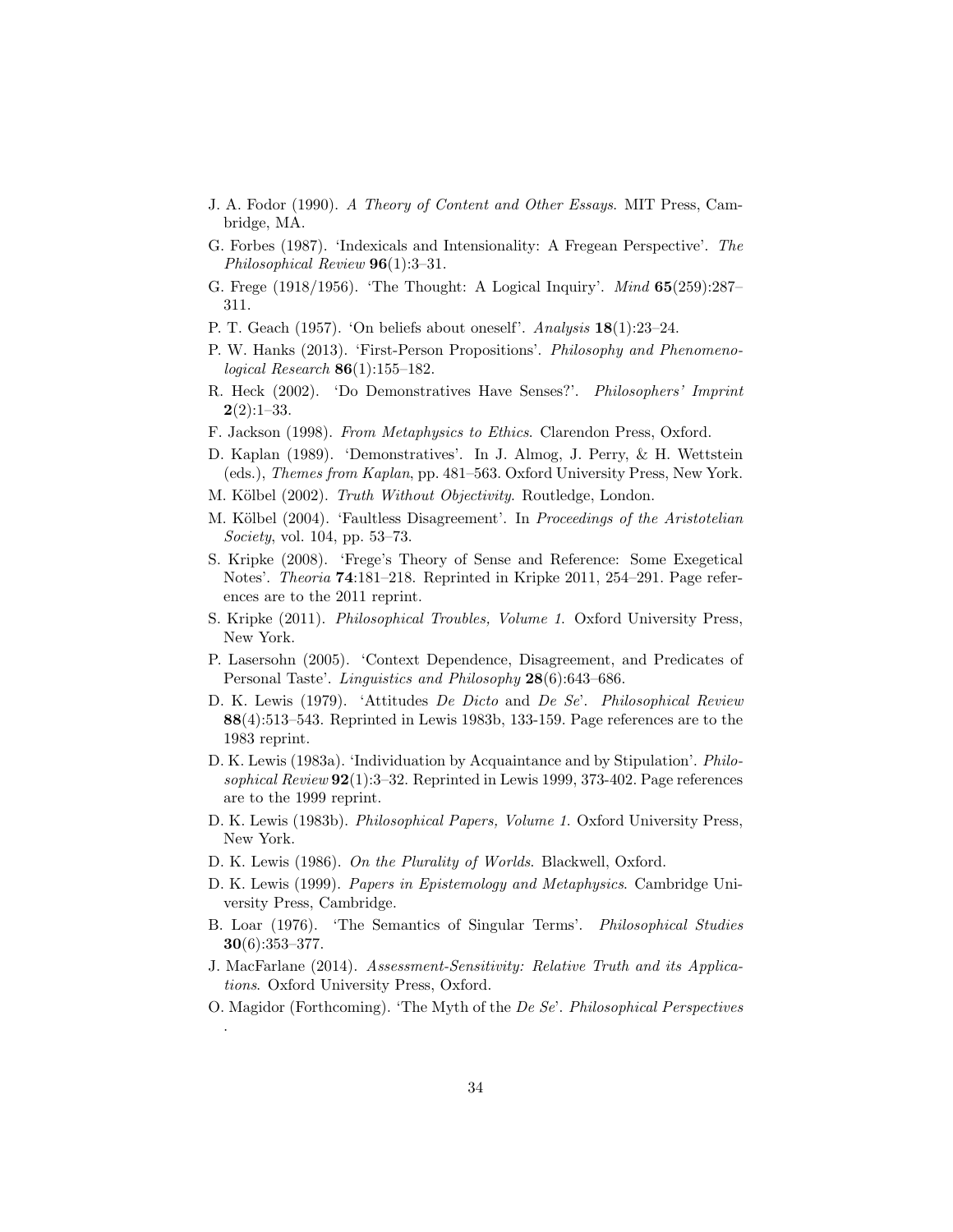- P. J. Markie (1988). 'Multiple Propositions and "De Se" Attitudes'. Philosophy and Phenomenological Research  $48(4):573-600$ .
- J. McDowell (1984). 'De Re Senses'. The Philosophical Quarterly 34(136):283– 294.
- M. McGrath (2014). 'Propositions'. In E. N. Zalta (ed.), The Stanford Encyclopedia of Philosophy. Spring 2014 edn.
- R. G. Millikan (1990). 'The Myth of the Essential Indexical'.  $N_{0}$   $\alpha$   $\beta$   $\beta$   $\beta$   $\beta$   $\beta$   $\beta$ 734.
- S. Moss (2012). 'Updating as Communication'. Philosophy and Phenomenological Research 85(2):225–248.
- D. Ninan (2010). 'De Se Attitudes: Ascription and Communication'. Philosophy Compass 5(7):551–567.
- D. Ninan (2012). 'Counterfactual Attitudes and Multi-Centered Worlds'. Semantics and Pragmatics  $5(5):1-57$ .
- D. Ninan (2013). 'Self-Location and Other-Location'. Philosophy and Phenomenological Research 87(2):301–331.
- C. Peacocke (1981). 'Demonstrative Thought and Psychological Explanation'.  $Synthese$  49(2):187-217.
- J. Perry (1977). 'Frege on Demonstratives'. Philosophical Review 86(4):474–497. Reprinted in Perry 1993, 3–32. Page references are to the 1993 reprint.
- J. Perry (1979). 'The Problem of the Essential Indexical'. No $\hat{u}$ s 13(1):3–21. Reprinted in Perry 1993, 33–52. Page references are to the 1993 reprint.
- J. Perry (1993). The Problem of the Essential Indexical and Other Essays. Oxford University Press, New York.
- J. Pollock (1990). 'Understanding the Language of Thought'. Philosophical Studies 58(1-2):95–120.
- H. Putnam (1973). 'Meaning and Reference'. Journal of Philosophy 70(19):699– 711.
- S. Schiffer (1978). 'The Basis of Reference'. Erkenntnis 13:171–206.
- C. Spencer (2007). 'Is There a Problem of the Essential Indexical?'. In M. O'Rourke & C. Washington (eds.), Situating Semantics: Essays on the Philosophy of John Perry. MIT Press, Cambridge.
- R. Stalnaker (1981). 'Indexical Belief'. Synthese 49(1):129–149. Reprinted in Stalnaker 1999, 130-149. Page references are to the 1999 reprint.
- R. Stalnaker (1984). Inquiry. MIT Press, Cambridge, MA.
- R. Stalnaker (1999). Context and Content. Oxford University Press, New York.
- R. Stalnaker (2008). Our Knowledge of the Internal World. Oxford University Press, Oxford.
- J. Stanley (2011). Know How. Oxford University Press, Oxford.
- H. Steward (1997). The Ontology of Mind: Events, Processes, and States. Oxford University Press, Oxford.